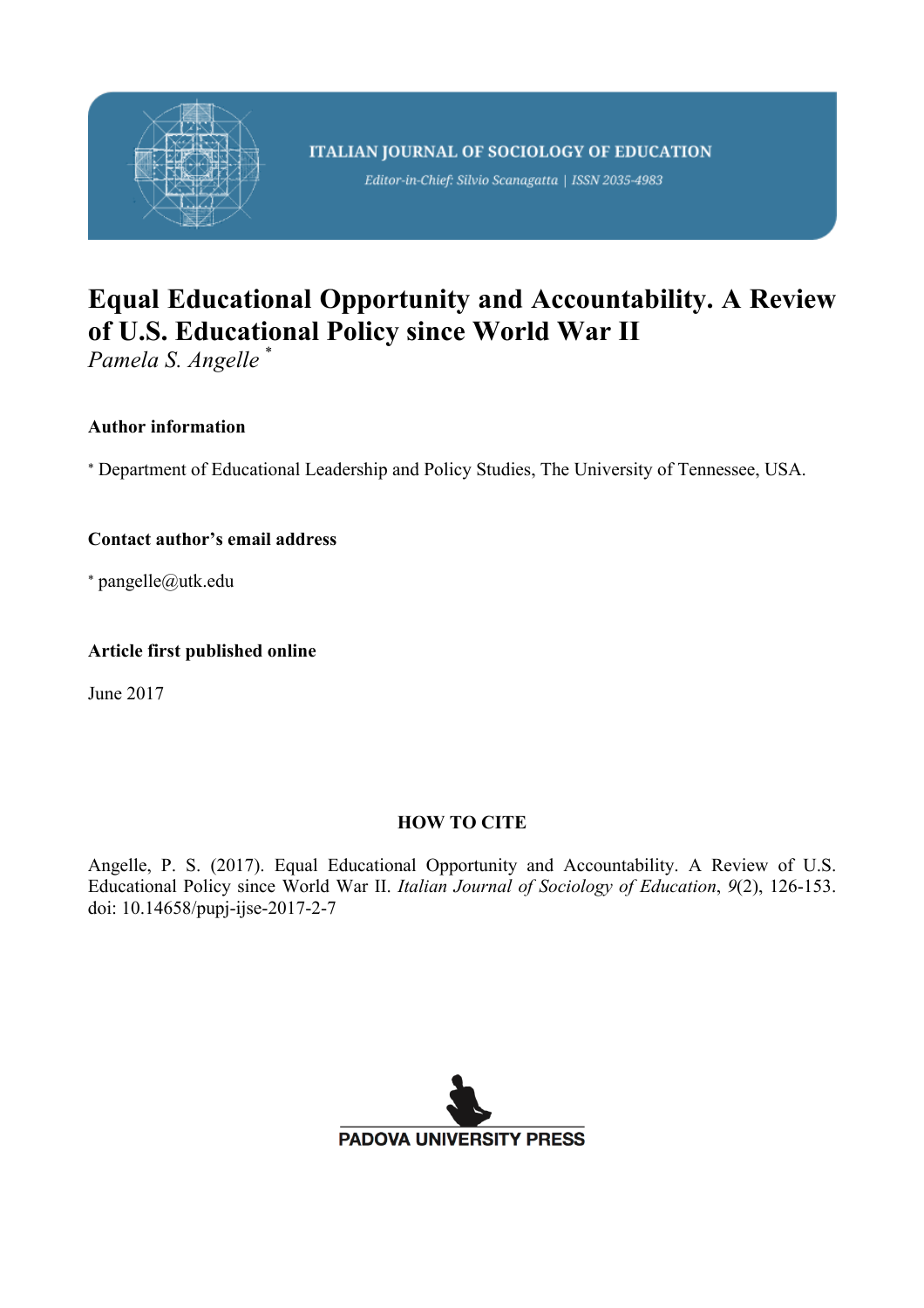## **Equal Educational Opportunity and Accountability. A Review of U.S. Educational Policy since World War II**

*Pamela S. Angelle \**

*Abstract:* This article describes US educational policy from post World War II until the present. Educational policy is viewed as a mirror of the political, social, and economic events of the US during each period discussed. Two dominant themes are repeated as US educational policy has progressed through the years; that is, that (1) schools are viewed as places where equal educational opportunities should be provided to all; and (2) schools must be held accountable to the public for the academic achievement of the children who are educated there. This review concludes with the finding that with the increase of policies which advocate market forces, equal educational opportunity for all children has decreased. Accountability has remained an essential component, with accountability originating in the market choices.

*Keywords*: US educational policy, accountability, equal educational opportunity, policy implementation  $\mathcal{L}_\text{max}$  and  $\mathcal{L}_\text{max}$  and  $\mathcal{L}_\text{max}$  and  $\mathcal{L}_\text{max}$ 

Department of Educational Leadership and Policy Studies, The University of Tennessee, USA. E-mail: pangelle@utk.edu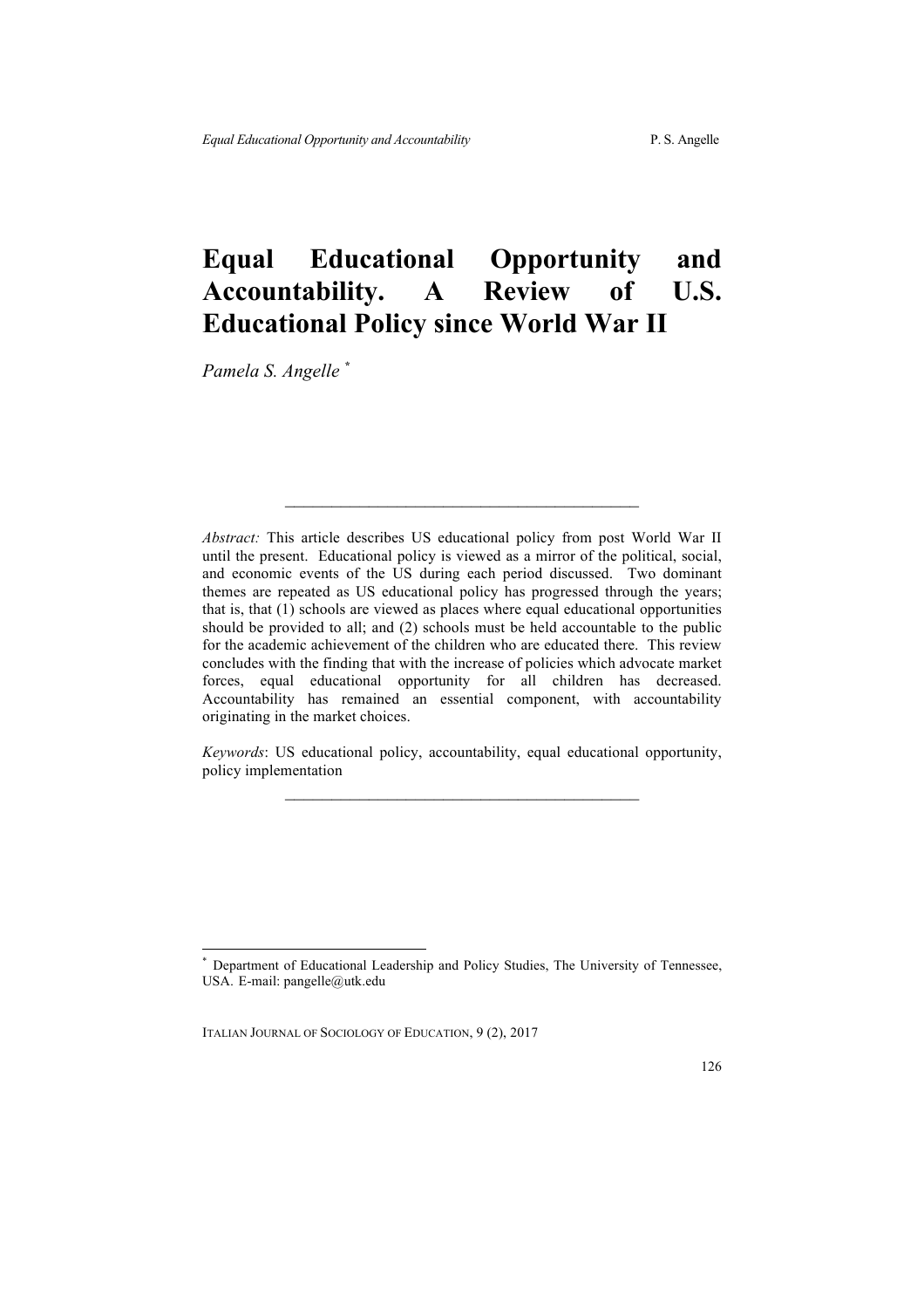#### **Introduction**

The United States (US) operates under the federalist form of government, a term which defines the relationship between the federal government and the governments of the 50 individual states and the localities within these states. This relationship is outlined in the Tenth Amendment to the US Constitution (1791), also known as the Reserved Powers Clause, which states that "The powers not delegated to the United States by the Constitution, nor prohibited by it to the States, are reserved to the States respectively, or to the people" (US. Constitution, 1791, amendment X). In some areas, such as national defence, the power of the federal government greatly outweighs the power of the individual state and local governments. However, in areas such as education, states' rights take precedence. US educational policy has tread in somewhat murky waters because all three branches of the government, legislative, judicial, and executive, at the national, state, and local levels have been involved in the definition, shaping, and implementation of educational policy.

This article provides an overview of US educational policy from post World War II until the present, viewing policy through the lens of the political climate and culture of the day. The purpose of this article is not to analyze the policy but to report how US educational policy has been framed by the historical events which led to policy passage and implementation. The primary focus here will be the political era, with a secondary focus on the state of education at the time. Hodgson and Spours (2006) analyzed the historical context of policy within "the wider set of societal and political transformations" (Hodgson & Spours, p. 685), a method which will be employed throughout this analysis. Hodgson and Spours note the importance of historical context and those "particular moments" (Hodgson & Spours, p. 685) to understand the values of the time which are essential in the decision making process.

Hodgson and Spours (2006) call the education state a "manifestation of the political era and a reinforcing element within it" (Hodgson & Spours, 2006, p. 687). The education state includes not only education providers, both public and private, but also funding agencies, government institutions, and the stakeholders who wield influence in the policy process (Hodgson & Spours, 2006). US educational policy was time and again a product of the political era in which it was shaped and strongly influenced by the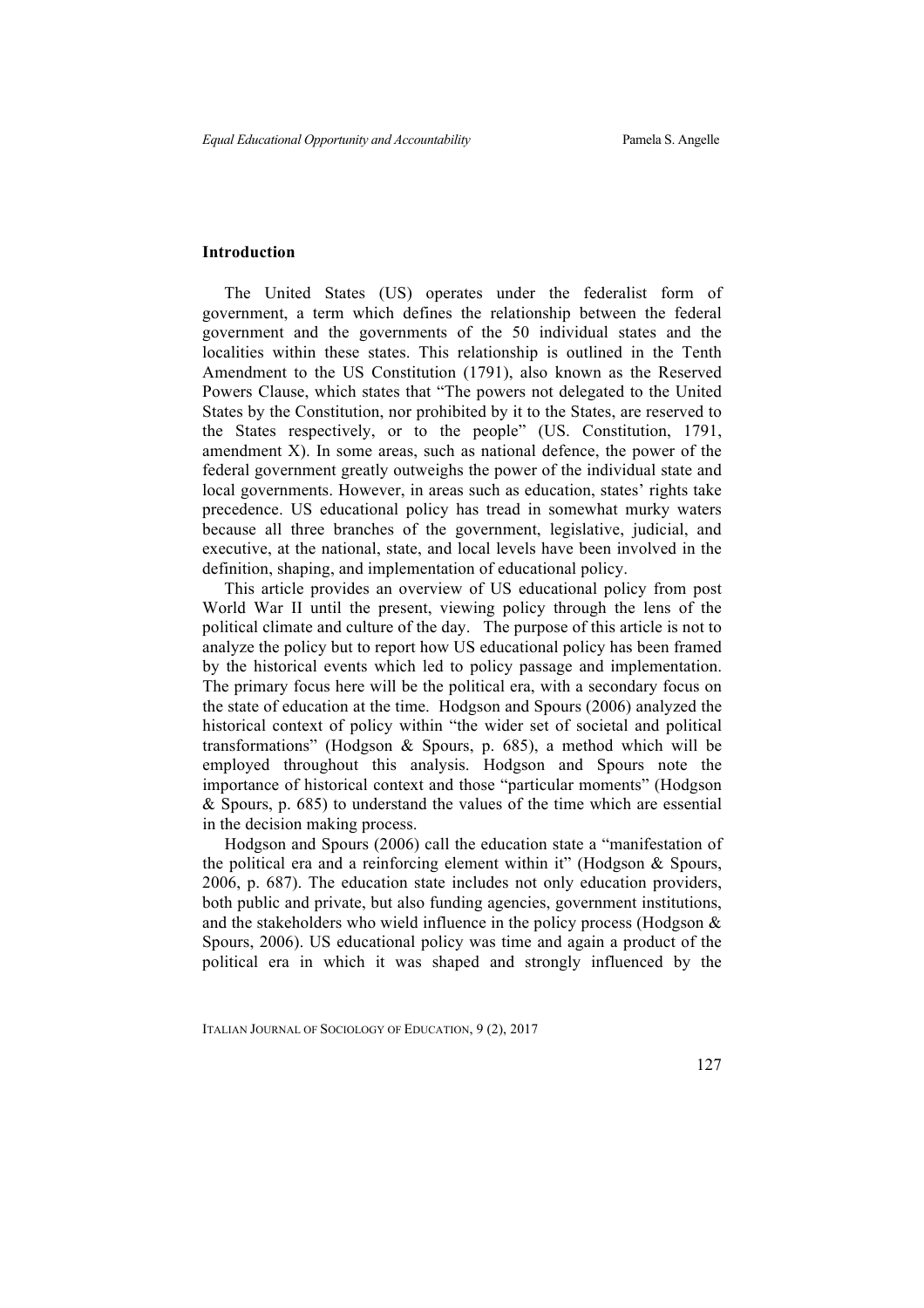policymakers but, all too often, very weakly influenced by those who were tasked with policy implementation.

The policy review presented here focuses on two predominant themes found throughout US educational policy; that is, first, the goal of providing equal educational opportunity for all children and second, the need to demonstrate accountability for the educational outcomes for all children. In a justification of the first goal, Joseph (1977), in his discussion of social reform in the 1970s, noted that "emphasis has been put on the notion that the prime function of education is to promote social mobility and that equality of educational opportunity will lead to broader social equality" (Joseph, 1977, p. 102). Mandates which resulted from US educational policy and any funding attached to the policy were accompanied by some form of accountability.

Not all U.S. educational policy enacted since 1945 is discussed in this manuscript. Only federal policy and that federal policy subjectively deemed by the author to have far-reaching impact on schools at the local level was included for discussion. State and local educational policies were not addressed, though the impact on state and local educational agencies as a result of federal policy was addressed.

#### **Post-World War II**

Just prior to World War II (WWII), the United States (US) suffered through the Great Depression. As with any war time economy, jobs were plentiful with war related manufacturing. As a result, the WWII economy brought the US out from under the effects of the 1929 collapse of the stock market (Urban & Wagoner, 2004). When the war was over, millions of servicemen returned home, hoping to reenter the workforce. The prevailing view was that education was the key to a successful labor market. To encourage education of the returning veterans as well as ensure a well trained workforce, the US Congress, the legislative branch of the government, passed the Servicemen's Readjustment Act of 1944, known as the G.I. Bill. With this bill, veterans received substantial financial assistance to attend schools and colleges. The education offered to veterans allowed them to enter the job market with the necessary skills to increase employability. Urban and Wagoner (2004) note that the G.I. Bill "brought new meaning to the notion of equal educational opportunity" (Urban and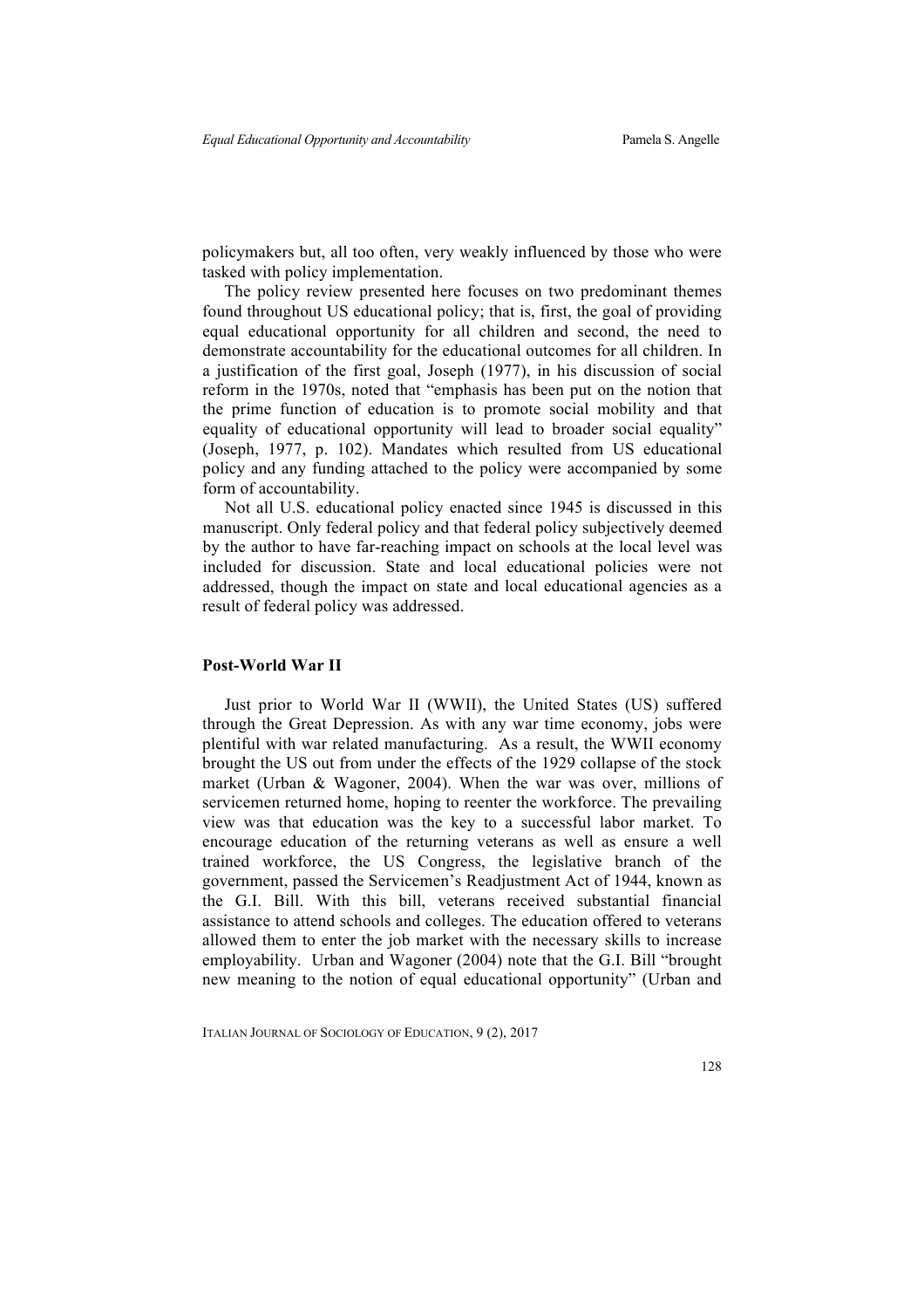Wagone, 2004, p. 281) in that eligibility for the financial assistance did not consider race, creed, or income status, but only an honourable discharge from military service.

While policy was in place to fund vocational education prior to WWII, passage of the G. I. Bill began a decade long increase in the role of the federal government's involvement in schools and colleges, particularly in funding. Federal aid was seen by many as the answer to educational problems, problems often precipitated by political issues. In late 1957, the Soviet Union launched the first space satellite, *Sputnik*, followed by the launch of a second Soviet satellite (Urban & Wagoner, 2004). At a time when the US and the Soviet Union were in the midst of a Cold War, the fear of American citizens, following the satellite launch, was that the Soviets were a scientifically advanced nation. Public schools were criticized for the lack of national scientific achievement, followed by blame from politicians and US President Dwight Eisenhower, resulting in "a national political campaign to make schools tougher in math and science so that the U.S. could win the technological and military race with the Soviet Union" (Spring, 2011, p. 16). The populace view at the time was that the US was in the midst of a competitive educational race with the Soviets and Americans were found lacking. Thus began a concerted policy effort to increase federal aid for science and technology, eventually culminating in passage of the National Defence Education Act (NDEA) of 1958. To squelch ideological opponents to federal funding for local education, proponents of the bill tied their argument to national defence, citing the dangers of Soviet superiority in science and technology. Passage of NDEA not only further entrenched federal funding in schools but led to curricular reform, first of math and science curriculum and then to a revamping of the social sciences (Urban & Wagoner, 2004).

#### *The Struggle for Civil Rights*

The mid-twentieth century brought conflict and politics to the fore in the United States, most of which centered on civil rights and the demand for equal opportunity for all US citizens, regardless of race, gender, or ability. The impact of this political battle on educational policy was sizeable, driven by a number of legislative acts and Supreme Court rulings.

The twentieth century political era of civil rights progressed with victories in many local cases suing for equal facilities in black schools. However, these victories were limited to the district in which the cases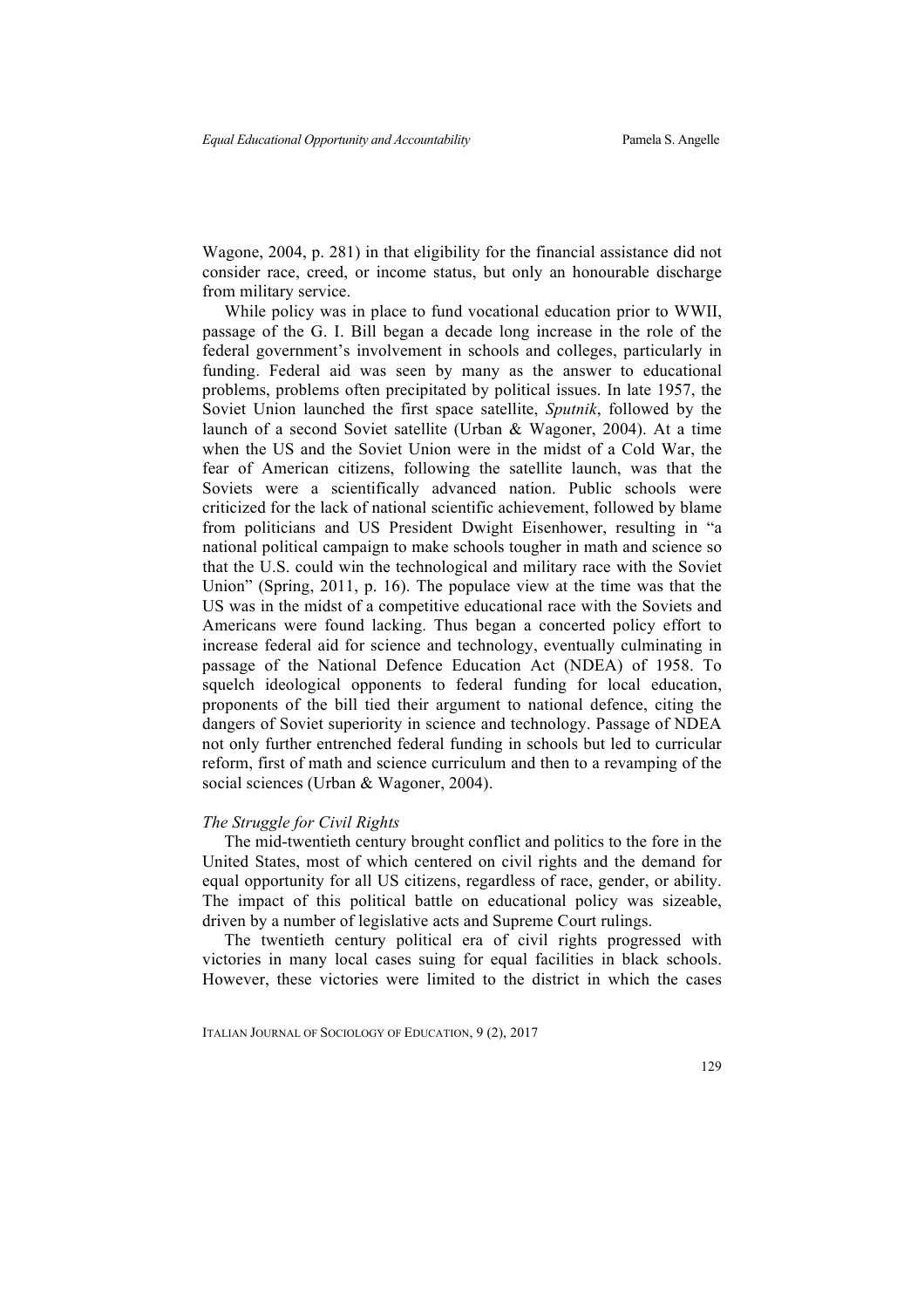were argued. Prior to 1954, no case had been decided at the federal level; thus, no "law of the land" regarding school segregation had been addressed (US, Constitution). The National Association for the Advancement of Coloured People (NAACP) decided to move beyond the legality of separate but equal, advancing the argument that segregation itself was unconstitutional. In 1954, the Supreme Court in *Brown v. Board of Education of Topeka* struck down the separate but equal clause (Warren, 1954). Chief Justice Earl Warren stated that "We conclude that in the field of public education the doctrine of 'separate but equal' has no place. Separate educational facilities are inherently unequal" (Warren, 1954).

The question of implementation of this ruling became an issue for local school systems, particularly in the US South, where segregation was a long held practice. In 1955 the Supreme Court responded that compliance with the ruling must take place quickly and mandated that federal district courts would enforce this ruling. While this ruling focused on racial integration of schools, the consequences were felt in the wider community. Protests, harassment, and political opposition to federal intervention in state matters were televised throughout the nation.

Educational policy in the 1950s served as an impetus to spur national political and sociological issues to the forefront of the national consciousness. The *Brown* decision motivated activism including boycotts, sit-ins, and a march on Washington, DC, led by Martin Luther King, Jr. This activism culminated in passage of the 1964 Civil Rights Act which mandated enforcement of civil rights for black Americans. Federal education funds would be withheld from school districts that failed to desegregate schools (Kranz, 1962).

While the 1964 Civil Rights Act increased pressure on local education agencies to desegregate schools, it would be years before any meaningful efforts would be made to desegregate. Urban and Wagoner (2004) cited several reasons for this. "First, the federal courts had no agency available to enforce their mandates. Second, the office of the president, particularly under the Eisenhower administration, failed to act decisively on behalf of the *Brown* mandate. Third, Congress, through its seniority and committee system, was controlled by southern legislators pledged either to the ideology of 'massive resistance' to *Brown* or to a studied inaction that amounted to the same thing". (Urban & Wagoner, 2004, p. 321).

Even today, federal oversight is required in school districts throughout the US because of failed efforts to rid the system of segregation. One way

ITALIAN JOURNAL OF SOCIOLOGY OF EDUCATION, 9 (2), 2017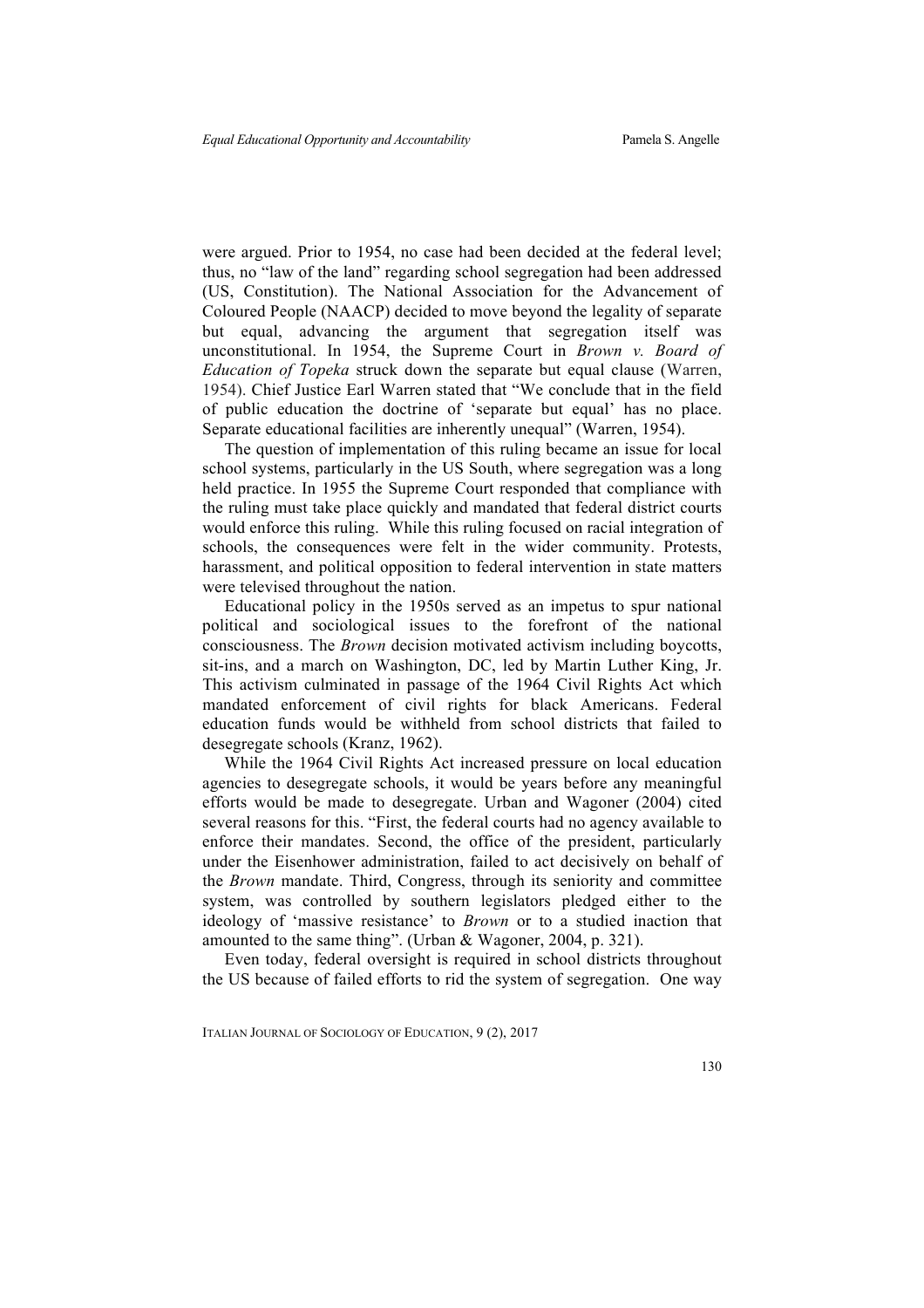local educational policy addressed the issue of segregation was through magnet schools. Magnet schools promoted specific thematic academies such as technology, performing arts, science and math. These magnet schools were formed to draw students from throughout the school system to receive instruction in these specialized areas, serving as an alternative to forced busing for integration. School districts also began to offer minority to majority (m-to-m) assignments where minority students could voluntarily choose to attend schools where the majority of students were of other ethnic backgrounds (Rossell, 2010).

Nonetheless, schools benefitted from passage of the Civil Rights Act through increased funding. Congress and state governments increased financial support to assist schools in supplemental services to reach subgroups of students who had not previously been served. While educational policy initially addressed African-American children following passage of the 1964 Civil Rights Act, other groups quickly followed in pursuit of their share of equal educational opportunity. These groups include advocates for linguistic minority students and parents of students with disabilities

#### *Bilingual education*

The call for addressing civil rights extended beyond African-American children to Mexican-American and other Spanish-speaking children. Rossell (2000) pointed out that in the 1960s, 40% more white students than Hispanic students and 10% more blacks than Hispanics completed high school. The source of this appeared obvious to advocates of Spanishspeaking children; that is, that "instruction in English was the cause of their low achievement, and the loss of their native tongue was a civil rights violation that could be remedied by bilingual education" (Rossell, 2000, p. 216). Language differences in an English only curriculum proved insurmountable for a large population of low achieving Spanish speaking students. In response to this problem, educational policymakers promoted bilingual education programs. Instruction offered in both Spanish and English was the impetus for the 1968 Bilingual Education Act. Unfortunately, the legislation did not mandate bilingual programs but only encouraged and supported these programs as they were implemented at the local level. Bilingual education could take the form of total immersion English classes, English language classes, or bicultural/bilingual classes. In yet another sign of educational policy reflecting the greater political issues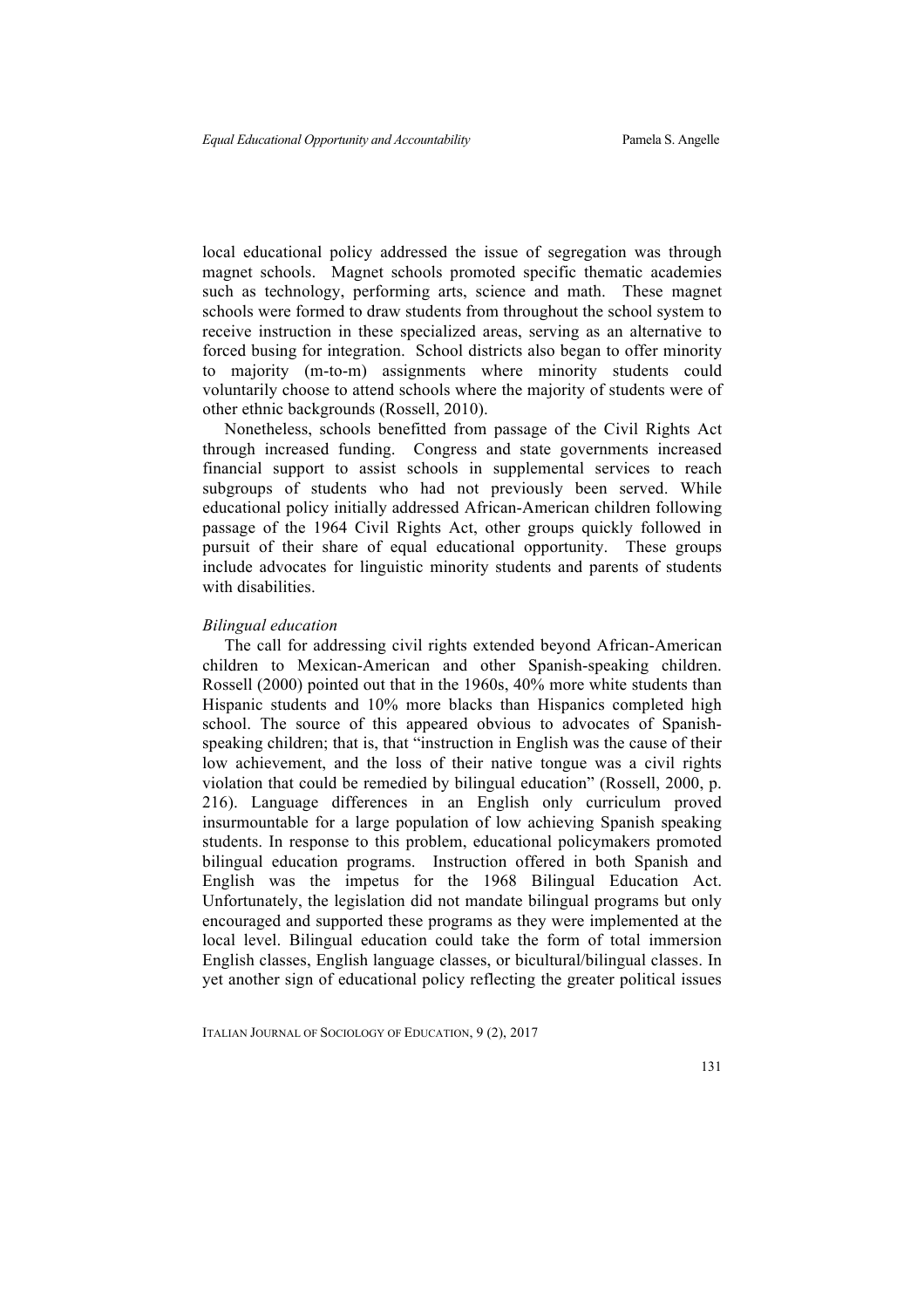in the US, bilingual programs were particularly supported by Hispanic community leaders and politicians as a way to maintain Hispanic culture while providing opportunities for Spanish speaking children to assimilate into American culture and language (Urban & Wagoner, 2004).

While Rossell (2000) noted that Hispanic advocates had high expectations for the Bilingual Education Act, the end result was actually a small funding bill. Moreover, the original bill identified eligibility for Spanish speakers but was finally passed as grant funding for all language groups. The policy stated: In recognition of the special educational needs of the large numbers of children of limited English-speaking ability in the United States, Congress hereby declares it to be the policy of the United States to provide *financial* [emphasis added] assistance to local educational agencies to develop and carry out new and imaginative elementary and secondary school programs designed to meet these special educational needs. (Section 702) (Rossell, 2000, p. 217).

#### *Students with disabilities*

One of the most critical pieces of legislation in the 1970s was the Education for All Handicapped Children Act (PL 94-142). Passed in 1975, this law provided for a free and appropriate education (FAPE) for all children with disabilities. This policy mandated that handicapped children should be educated in the least restrictive environment, calling for mainstreaming these students in the general education classrooms (Urban  $\&$ Wagoner, 2004). As part of this law, each child with a disability would receive an individualized education plan (IEP), written in partnership between parents and school officials. The IEP was written for each child, assessing current performance and setting out goals and objectives for success, followed by a list of the services necessary to meet these goals. Implementation of the IEP must take place in the least restrictive educational environment (Altschud & Downhower, 1980, p. 33).

Parents hailed the act as a step forward in quality education for all children while opponents, particularly state and local school personnel, perceived the act as "unwarranted intrusion into educational affairs by federal officials who prescribed expensive and personnel-intensive remedies without providing funds for their implementation" (Urban & Wagoner, 2004, p. 321). The conflicting views of the law also stemmed from the debate over the best way to attain equality. Moreover, the spectrum of disabilities covered by the law was vast in terms of student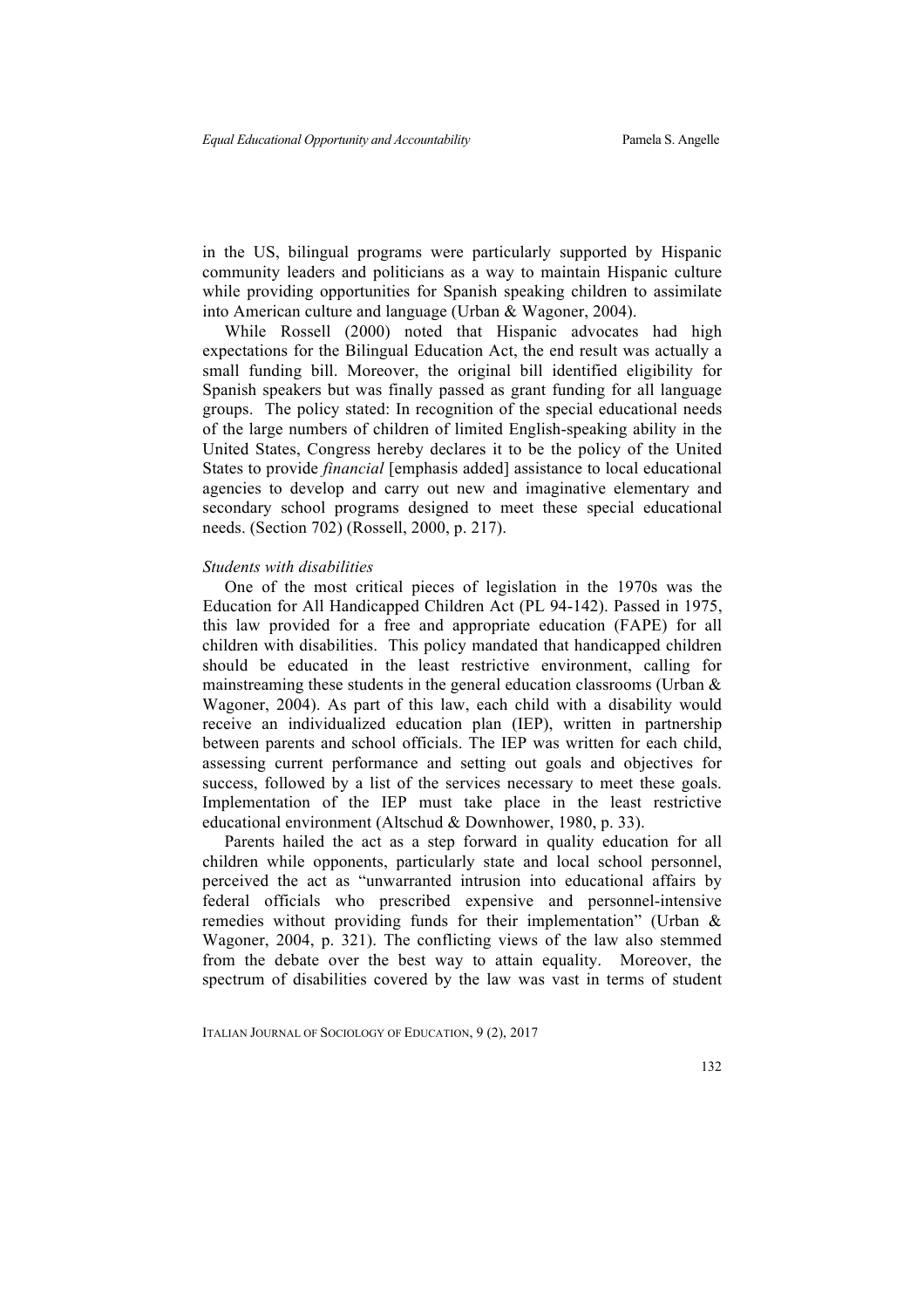needs. Severely disabled children required specialized services so placement in general education classrooms would not serve them well. On the other hand, mildly disabled students could be mainstreamed, avoiding special education classes and the labelling that accompanied that placement (Mosher et al., 1981, p. 45).

As schools struggled to implement the mandates of the law, problems surfaced. Those charged with implementing the law at the state and local levels, asserted that doing so greatly increased costs at the local level while neither Congress nor the President provided adequate funds from the federal level. According to Mosher et al. (1981), in the 1978-79 school year, the Federal Government paid for only 5% of the cost and only 40% by 1982, while at the local level special education budgets had to increase 50%-100%. Mosher et al. went on to say that while states could refuse the federal funding, freeing their districts from the law's regulations, the states had no choice in complying with Section 504 of the Rehabilitation Act of 1973, which "forbids discrimination on the basis of handicapping condition in any program receiving federal assistance" (Mosher et al., 1981, p. 48). No funding was available for compliance with Section 504 thus establishing a "pattern of forbidding discrimination but only sharing a minor proportion of the resulting increased costs to states and localities" (p. 48).

Reporting in 1985 about the difficulties of state level implementation in Massachusetts, Meisels (1985) documented problems stemming from the administration of the law as well as financing the unclear mandates from the state. Altschud and Downhower (1980) also evaluated the initial efforts to implement PL 94-142 and found an over identification of Hispanic and African American children in special education, in addition to other issues: Inadequate assessment, inappropriate placement, and its companion, labelling, were further compounded by a decision-making process that was far from open and so may not have fully involved all those concerned with the education of the child. (Altschud and Downhower, 1980, p. 32).

#### **The War on Poverty**

As the 1960s ended, the federal government began expanding its role into schools, particularly in the area of funding. While funding increased from \$500 million to \$3.5 billion, the number of federal programs targeting

ITALIAN JOURNAL OF SOCIOLOGY OF EDUCATION, 9 (2), 2017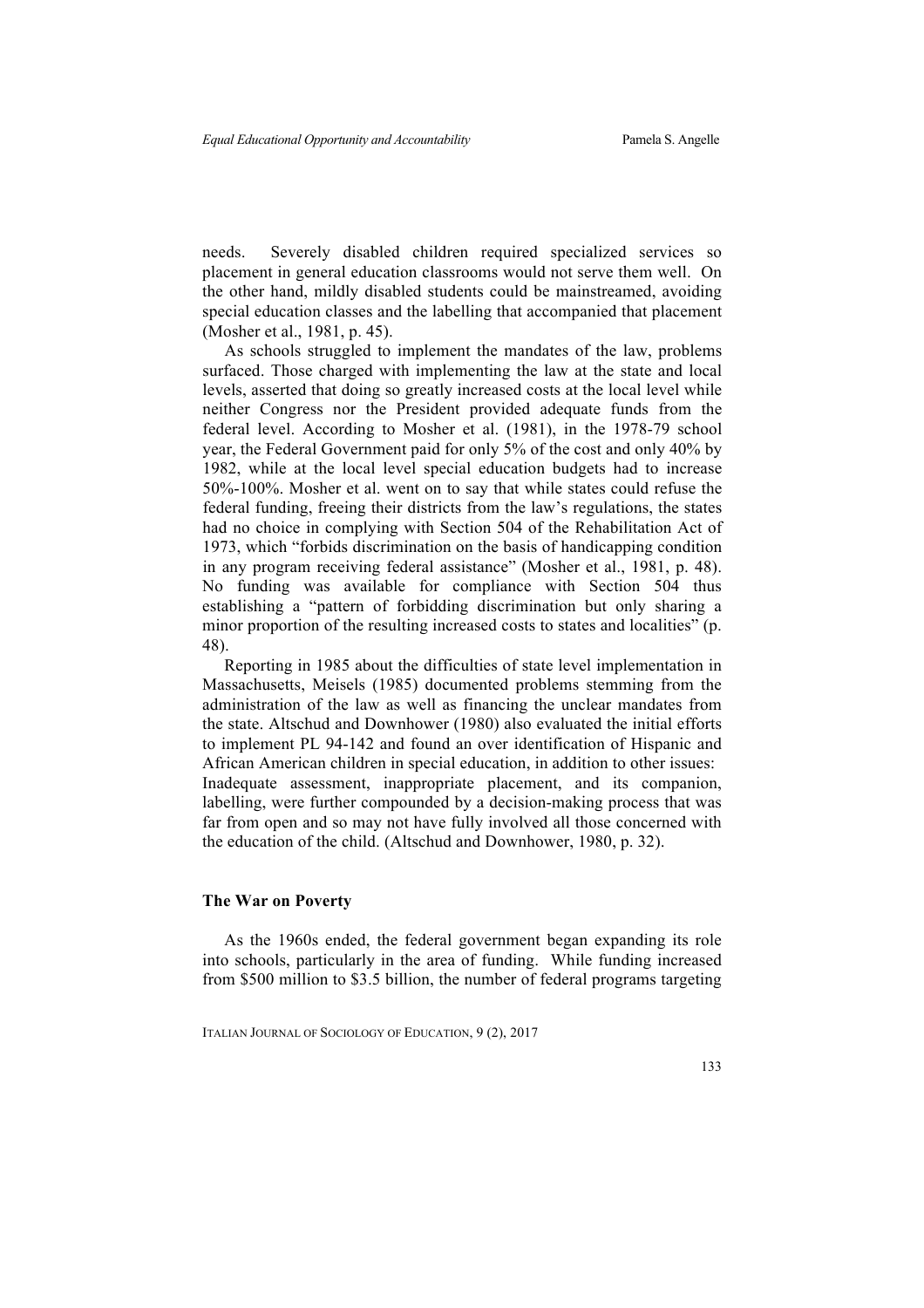students of colour and students of poverty increased from 20 to 130. Equal educational opportunity remained a priority for the federal government, with funding increasing to \$4 billion by the mid-70s (Kantor & Lowe, 1995).

President Johnson set out to start a war on poverty and increase economic opportunities for the poor. Johnson's agenda centered on education as the "chief tool for building a Great Society and argued that improving education for poor and minority children was one of the nation's principal unfinished tasks" (Kantor & Lowe, 1995, p. 4). Educational policy throughout the 1960s and 1970s targeted social reform through education. Johnson budgeted funding for education and job training programs as a way to help those at the lower echelons of society gain skills to compete in the job market (Kantor & Lowe, 1995).

Head Start was another educational initiative focused on the economically disadvantaged. Head Start was planned as a way to prepare poor children for school, a group never before targeted in educational policy. For the first time, a federal program involved parents in assisting their child in intellectual and physical development (Urban & Wagoner, 2004).

#### *The Elementary and Secondary Education Act of 1965*

The Elementary and Secondary Education Act of 1965 (ESEA) has been called the single most influential legislation in education in American history, as well as the most costly. This law was passed as part of President Johnson's War on Poverty, in light of his educational policy agenda to increase educational opportunities for the poor. Johnson saw ESEA as a way to "bring education into the front ranks of the nationwide assault on poverty" (Grady, 2012, p. 517) and to fund education as a way to move US children out of the throes of deprivation. The level of funding was calculated from family welfare rolls (federal assistance to families living in poverty) and the number of families who lived below the poverty line in each state.

This law was the most comprehensive US educational law ever to specifically target disadvantaged children. Title I of this act included programs for educationally deprived children; thus, most of the funding went to minority children who lived in large US inner cities. However, the funds were widely distributed across the US since every school district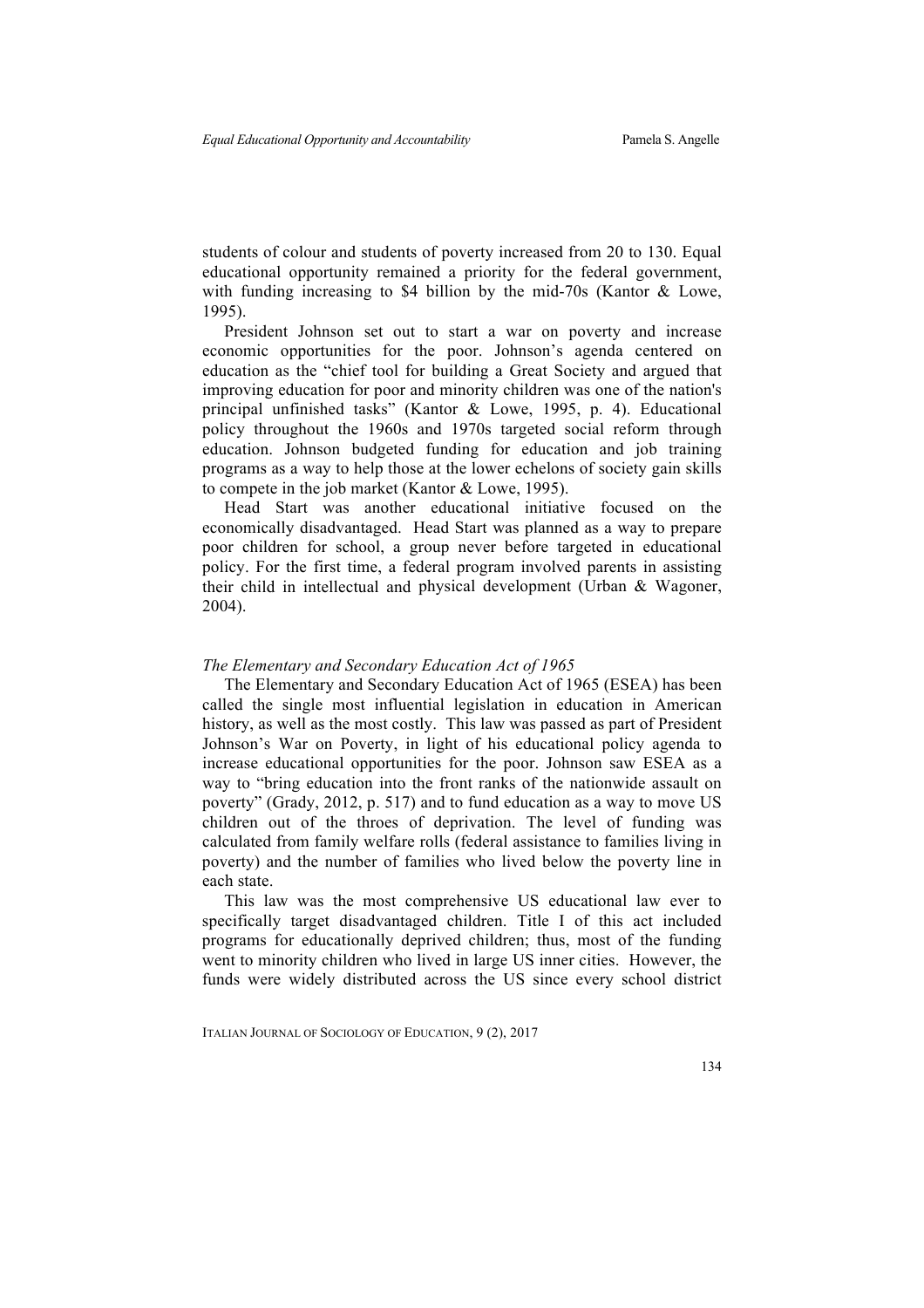included children living in poverty. In additional to educational programs, ESEA also funded nutrition programs, enrichment, libraries, parent involvement, and social and medical services (Urban & Wagoner, 2004).

The passage of ESEA also began a political era in which public accountability became more closely linked to receipt of federal funding. The massive outlay of public monies prompted legislators to insist that the law contain evaluation mandates, with reports sent to the federal government (Fowler, 2013). While calls for accountability came as a result of the 1950s *Sputnik* launch with the need for better math and science education, school accountability became a mandate of every major federal educational policy initiative. This public reporting of outcomes also came with increasing federal intervention into state educational policy, a point of contention for proponents of states' rights and fidelity to the intent of the US Constitution (1791), Amendment X.

#### **Social Science Research and Political Agendas**

In the years following the 1964 Civil Rights Act, social science research became a tool of politicians, used as evidence to push political agendas. Educational policy, while still framed in terms of equal educational opportunity, began to bring educational accountability to the fore, as noted in the previous section. This section outlines three social science reports, two of which were commissioned by the federal government, which had a major impact on educational policy.

#### *The Coleman Report*

Following passage of the 1964 Civil Rights Act, James Coleman, a sociologist from Johns Hopkins University, was called upon to investigate the educational opportunities for the poor, or the lack thereof, in the mid-1960s. The Coleman study originated in Section 402 of the Civil Rights Act of 1964. "The Commissioner shall conduct a survey and make a report to the President and the Congress, within two years of the enactment of this title, concerning the lack of availability of equal educational opportunities for individuals by reason of race, colour, religion, or national origin in public educational institutions at all levels in the United States, its territories and possessions, and the District of Columbia" (Coleman et al., 1966, p.iii).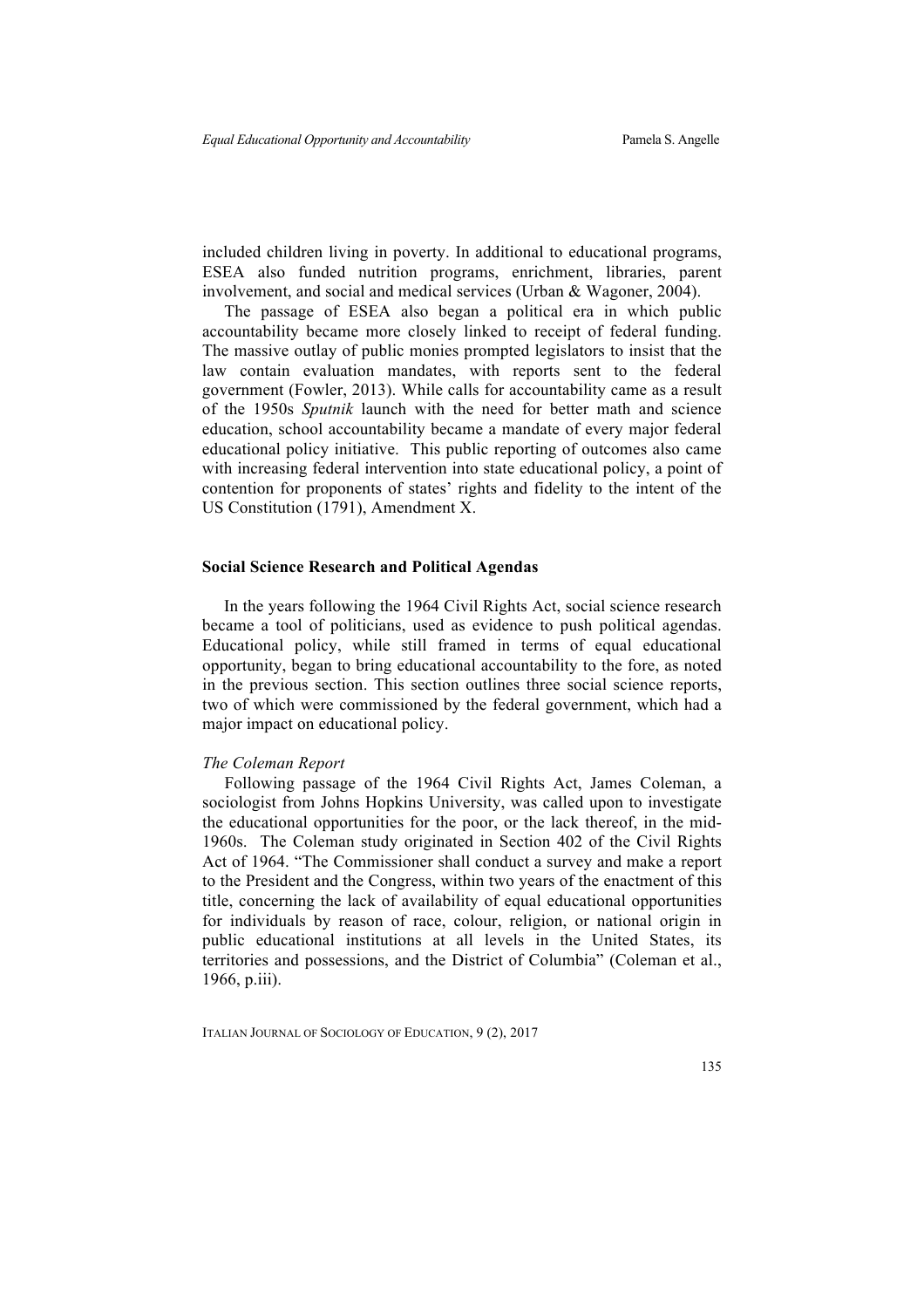Coleman's investigation moved beyond the notion that separate but equal facilities would guarantee equal educational opportunities. Instead, Coleman's report was "designed to systematically measure the types of inputs that impact educational outputs" (Wong & Nicotera, 2004, p.129). He examined differences in resources and linked those differences to student achievement, finding that school resources, such as facilities and curriculum were only slightly related to differences in achievement. On the other hand, Coleman's inquiry found that student achievement was strongly related to educational background and student peers, also known as peer effects. Another significant finding was that teacher quality had a cumulative effect over time and that this effect on academic achievement influenced disadvantaged and minority children more than white children. These findings gave voice to those who promoted moving poor children from their inadequately resourced schools to schools with more advantaged students (Urban & Wagoner, 2004; Wong & Nicotera, 2004).

#### *The Jencks Report*

In 1972, not long after the publication of Coleman's findings, Christopher Jencks, using the empirical data from the Coleman study, agreed with Coleman's conclusions. Jencks stated that school effects do not determine educational outcomes; family background determines student achievement. In other words, schools do not make a difference in the lives of children.

Jencks opined that equality should come not from education but from progressive taxation and supplemental income for adults (Joseph, 1977). Daniel Patrick Moynihan, who was an official in the Kennedy, Johnson, and Nixon administrations, was responsible for a report that "identified the structure of the black family, particularly the absence of adult males within the family unit, as being primarily responsible for the social and economic plight of African Americans" (Urban & Wagoner, 2004, p. 330). Along with the Jencks report, this led to discussions of direct economic aid to poor families, rather than aid to schools.

Jencks' interpretation of Coleman's data caused an outcry from proponents who viewed schools as essential to equal educational opportunity. Research studies from the academe sought to discredit the Coleman and Jencks reports by finding that schools do make a difference for children. Ultimately, this opened a field of research known as effective schools studies. One of the earliest pioneers in effective schools research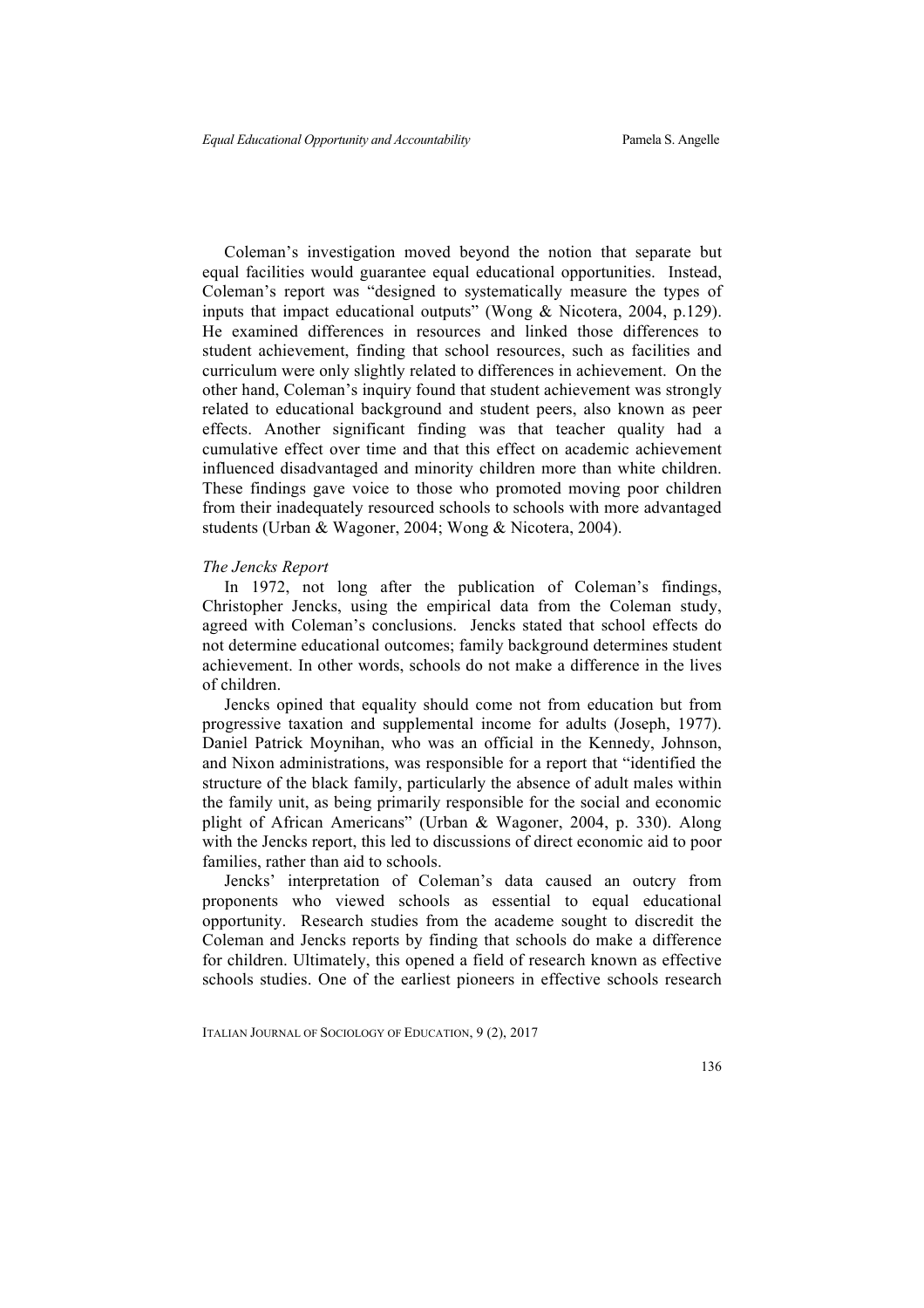was Ron Edmonds, an education lecturer at Harvard University Graduate School. In addressing the question whether family background has a causal relationship or a correlation to student performance, he responded: "If you conclude, on the other hand, that it is merely a correlation, and that social class and family background are not, in fact, causes of performance, then you don't have to intervene in the life of the family. You intervene instead in the nature of the way schools respond to the different families that they are supposed to serve" (Edmonds, 1980, p. 1).

Edmonds concluded that schools must work to provide equal educational opportunities for all children, challenging educators to undertake school reform measures to address the needs of children of every background and class. Edmonds' research sought to highlight schools that met this challenge. He believed that educators knew what must be done to help children succeed but too few educators were willing to step up to the task. Edmonds (1980) noted that: "Education is a social service, that social servants serve those they think they must, and when they think they needn't, then they don't. And the key to what we are talking about here does not derive from the difference between what we know and what we don't know, It derives from our willingness to do something about what we do know" (Edmonds, 1980, p. 14).

#### **A Nation at Risk: The Imperative for School Reform**

As the 1980s began, the economic boom launched by the end of World War II was ending. The economy was marked by double digit inflation, unexpectedly high unemployment, and a slowing of economic growth. The general consensus among Americans was that economic problems could be fixed by fixing schools (Fowler, 2013). In other words, economic policy could be repaired through renovated educational policy.

Ronald Reagan, President of the United States at the time, hoped to reinvigorate the individuals' right to choose their education. His policy agenda included tuition tax credits, a return of prayer in schools, and abolition of the Department of Education, an agency deemed cost prohibitive for the success demonstrated in US public schools. President Reagan charged his Secretary of Education, Terrell Bell, with creating the National Commission on Excellence in Education. He did so on August 26, 1981, tasking the commission with providing a report to the nation on the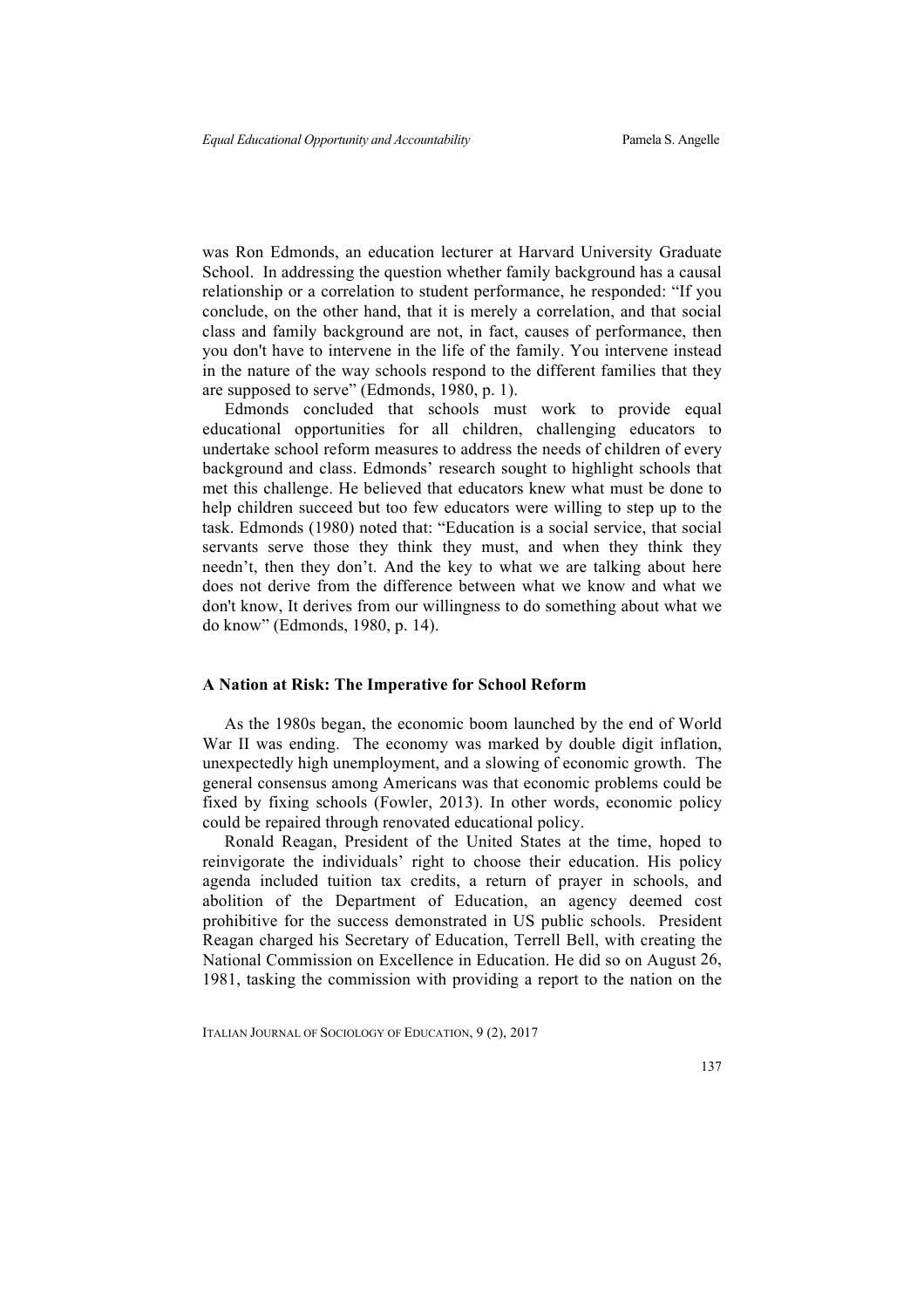quality of education in the United States. Secretary Bell and others in the government at the time were concerned about "the widespread public perception that something is seriously remiss in our educational system" (National Commission on Excellence in Education, 1983, p. 7). The title of the report, *A Nation at Risk: The Imperative for School Reform* was an attempt by the Commission to persuade the American people that there was a crisis in American schools. The opening pages of the report that was presented in 1983 was a startling evaluation of the state of US education, which began: "The educational foundations of our society are presently being eroded by a rising tide of mediocrity that threatens our very future as a Nation and a people. What was unimaginable a generation ago has begun to occur--others are matching and surpassing our educational attainments. If an unfriendly foreign power had attempted to impose on America the mediocre educational performance that exists today, we might well have viewed it as an act of war. As it stands, we have allowed this to happen to ourselves. We have even squandered the gains in student achievement made in the wake of the *Sputnik* challenge. Moreover, we have dismantled essential support systems which helped make those gains possible. We have, in effect, been committing an act of unthinking, unilateral educational disarmament" (National Commission on Excellence in Education, 1983, p. 9).

The report compared the US to its allies, Japan and Germany, noting that "the core of their economic superiority was alleged to be the educational superiority of other nations, the evidence of which was higher scores on international measures of educational achievement in subjects such as reading, mathematics, and science" (Urban & Wagoner, 2004, p. 355). However, as Fowler (2013) suggested, what the report actually did was blame most of the economic problems of the US on the failure of schools to adequately prepare students to compete in an ever shrinking global economy. Education was viewed at the time as an "investment in the productive capacity of individuals" (Strike, 1985, p. 411), an economic view of inputs and outputs.

#### **Re-authorization of the Elementary and Secondary Education Act**

Following the presidential terms of Ronald Reagan and his failed efforts to garner support for his educational policy agenda of abolishing ESEA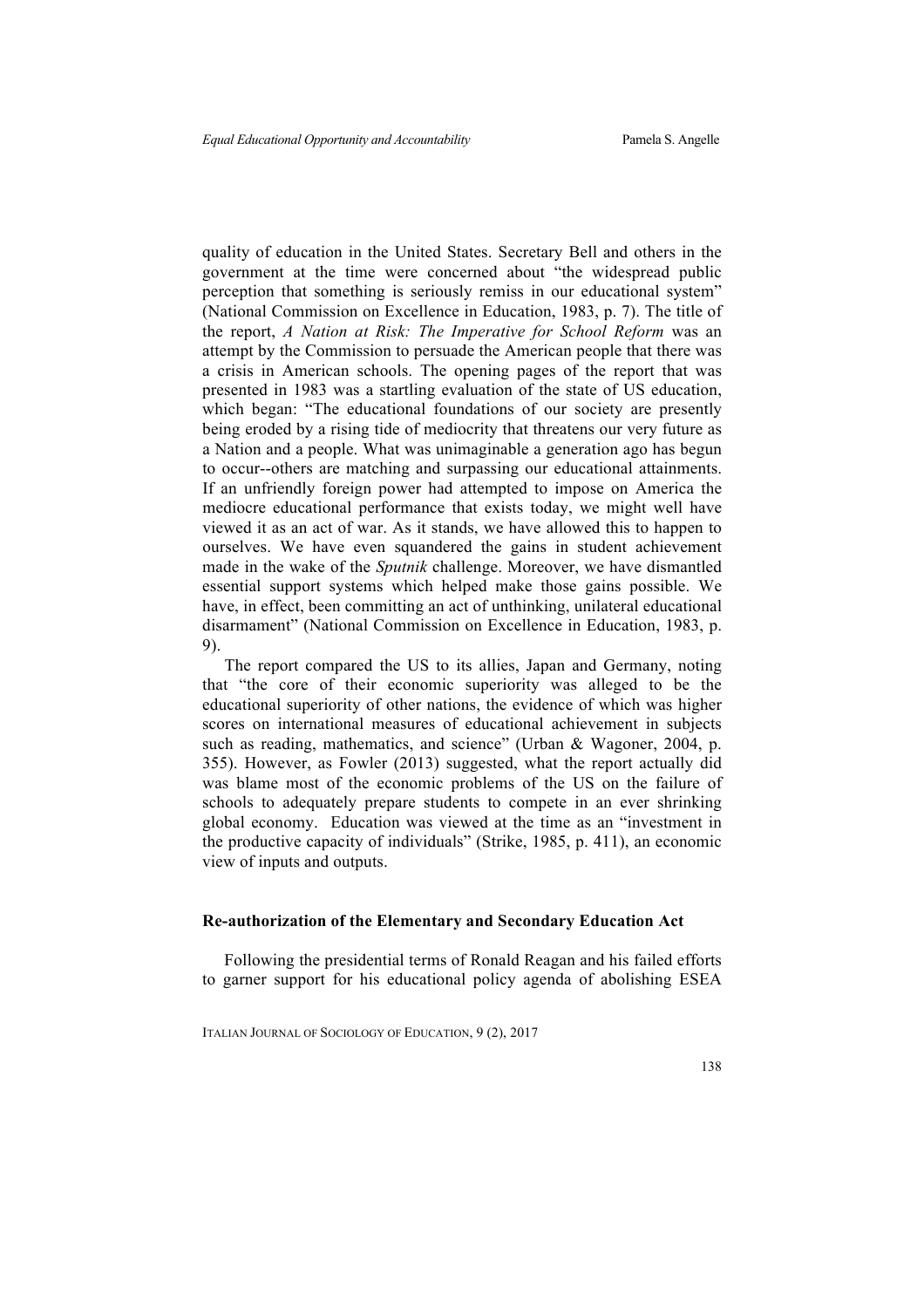while supporting tuition tax credits, vouchers, and school choice, Reagan's Vice-President, George H. W. Bush, became the next US President. In September, 1989, G. H. W. Bush held a Presidential Summit on Education at The University of Virginia, inviting all US state governors to provide input on the adoption of a national educational a genda. The result of this meeting was a platform for educational policy called *America 2000.* This policy agenda promoted a set of goals for student educational readiness by the year 2000, which included a national high school graduation rate of 90%, demonstrated competence by American students in core subjects, and attainment of American students as first in the world in math and science. Moreover, schools would be safe and drug free and every American adult would be competitive in a global market. Once again, this educational policy required accountability from schools to report outcomes of each goal (Urban & Wagoner, 2004).

The next US President, Bill Clinton, extended *America 2000* with his educational policy platform, *Goals 2000*. Clinton's educational agenda was nearly identical to *America 2000*; however, *Goals 2000* added the goals of parental involvement and professional education of teachers. ESEA was due for reauthorization in 1994 which gave the Clinton Administration an opening to lobby for national standards and testing. States were called upon to adopt core subject content standards and measure progress towards meeting them, holding themselves accountable for the educational achievement of students in their state (Fowler, 2013). However, since the states were encouraged, but not mandated, to adopt content standards, serious reform was not undertaken on a large scale by the states.

In the mid-1990s, concern grew about the progress of student subgroups, specifically, the gap between these subgroups and the majority white population of students. The National Assessment of Educational Progress (NAEP) is a standardized assessment given annually across the United States, administered to samples of  $4<sup>th</sup>$ ,  $8<sup>th</sup>$ , and  $12<sup>th</sup>$  grade students in core subject areas. The National Centre for Educational Statistics in the U.S. Department of Education administers the tests. While scores are not reported to individual schools, scores are reported through a "National Report Card," with scores disaggregated by subject, subgroups, and geographically by state and the districts that participated that year. The National Report Card is an indicator of educational progress across the nation, as well as trends in achievement, since the same assessment is administered to students from all states. The pronounced concern about the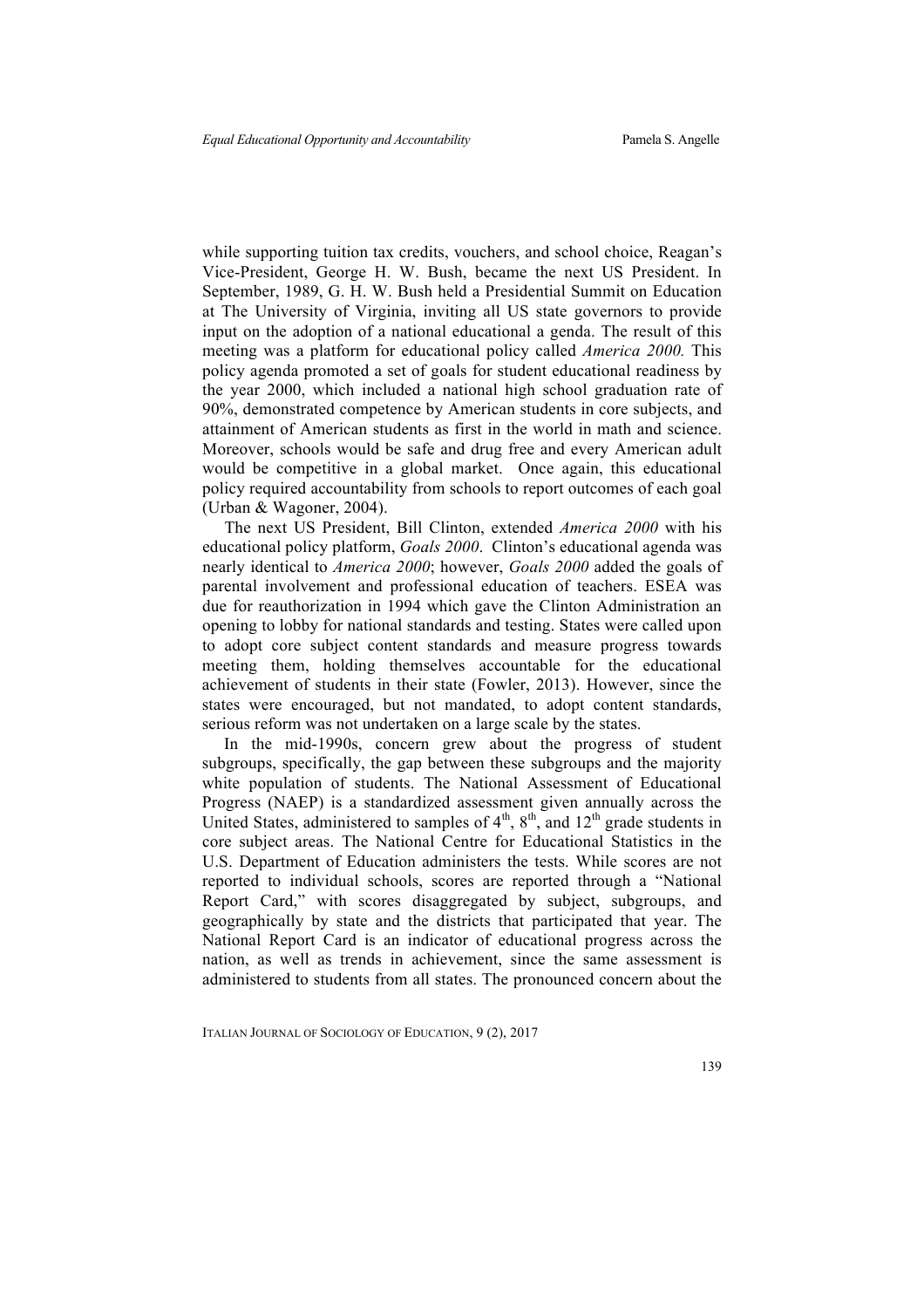achievement gap between subgroups of students emanated from NAEP results. An example from the 1996 NAEP results indicated large differences between racial groups of students, most pronounced with twelfth grade black students who were found at a level commensurate with white eighth graders in every area that NAEP tested that year (reading, math, science, writing, history, and geography) (Stedman, 1998).

The two educational policy statements, *America 2000* and *Goals 2000* laid the foundation for George W. Bush's national education policy, manifested in the regular renewal of ESEA, known as The No Child Left Behind Act (NCLB), passed in 2001. This act continued federal funding but also included mandated annual standardized testing as the measure of success for public schools. Unsuccessful schools received negative consequences which ranged from public labelling to reconstitution. The goal of the law was that by 2014 100% of American children would score at the proficient level in reading and mathematics on standardized tests chosen by each state. School and school districts (in aggregate data from the schools) were charged with meeting adequate yearly progress (AYP) toward this goal. Any school or school district that failed to meet adequate yearly progress would be sanctioned in progressively more severe ways. Moreover, schools and school districts not only had to meet AYP through whole school test data but also had to meet AYP through subgroup data as well. These subgroups include the achievement scores of children of colour, children of poverty, students with disabilities, and students whose first language is not English. For the first time in US educational history, the federal government mandated statewide curriculum content standards, standardized testing of competency in the standards, public reporting of results of these tests, by school district, by school, and by student type, and a series of consequences for failure to demonstrate student proficiency in these standards. While previous iterations of ESEA called for accountability, reauthorization of ESEA in the form of NCLB was the first time sanctions were associated with the accountability (Bloomfield  $\&$ Cooper, 2003; Fowler, 2013).

As part of the law, parents are offered a form of school choice for their children. One of the sanctions for school districts with schools that repeatedly failed to achieve AYP is the ability for parents to receive tutoring and/or supplemental services, which must be paid for by the district. Additional sanctions include parent choice for children to attend an effective school that is meeting AYP, even though the school is located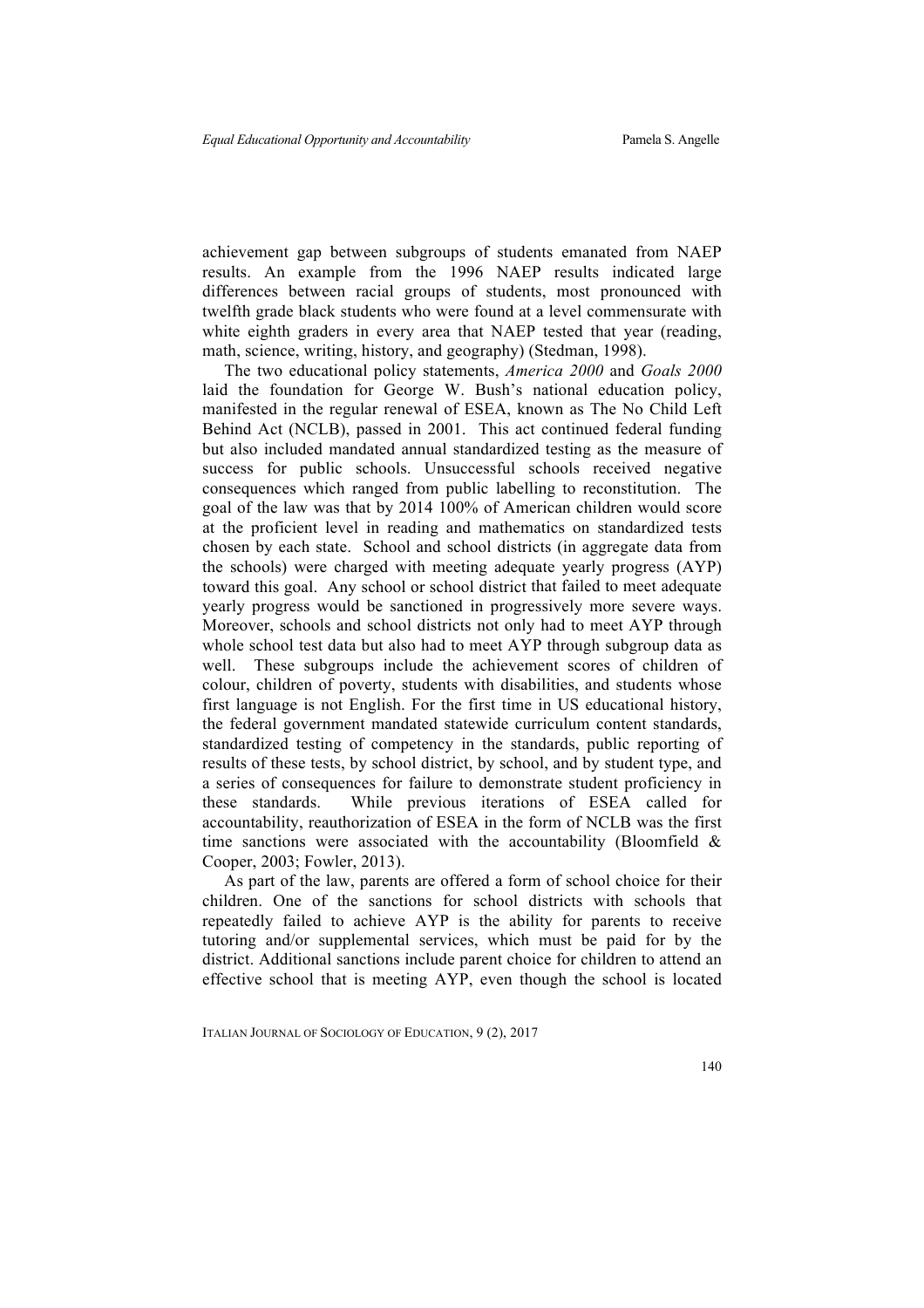outside of the child's mandatory school zone. States may also contract with charter schools which may be publicly funded but privately managed. Private consultants and supplemental tutoring services may be paid for with federal funds, at a loss of use of these funds for the school district. Interventions of outside consultants, both private and publicly trained and funded, into the school reform process may also be used. Some states have also implemented new tenure laws, laws regulating the teacher evaluation process, and institution of merit pay. The final sanction is reconstitution of the school which includes replacement of all staff and administration and, in some cases, state takeover of the school.

Proponents of the law insisted that the law still affords states choice and defers to states' rights in that the federal government did not impose curriculum standards or specific tests on the states. States were free to develop their own content standards and testing programs to demonstrate student academic progress, as long as the standards and tests were within the framework of NCLB. In return, states benefitted from receiving federal funding for disadvantaged students (Fowler, 2013). According to Bloomfield and Cooper (2003), even though states are allowed to set their own content standards, compliance is measured by student performance on the NAEP. Results of this mandatory national testing compare states to determine "whether the states are 'dumbing down' their tests to look better on national comparisons. If state proficiency levels are upwardly skewed and fail to match student progress on the now-compulsory NAEP sanctions will be imposed" (Bloomfield & Cooper, p. 8).

Opponents to NCLB were vocal and frustrated by what they viewed as unwanted federal intervention into the state function of education. Those who challenged the scope of the law suggested that equality and social justice were endangered (Stedman, 1998), the element of testing was punitive, and the mandate of accountability "set up schools to fail and then use[d] that failure to justify disinvestment and privatization" (Karp, 2002, p. 23). Others saw the federal government taking on a new role in education, seeking to nationally standardize curriculum and assessment, removing education from local to federal purview, and privatizing education through parental choice (Bloomfield & Cooper, 2003). Bloomfield and Cooper (2003) further explained the divergent views of NCLB at the time by stating: "Some see NCLB as the death knell of locally controlled public education and the emergence of a federalized educationalindustrial complex that will standardize what children learn and how they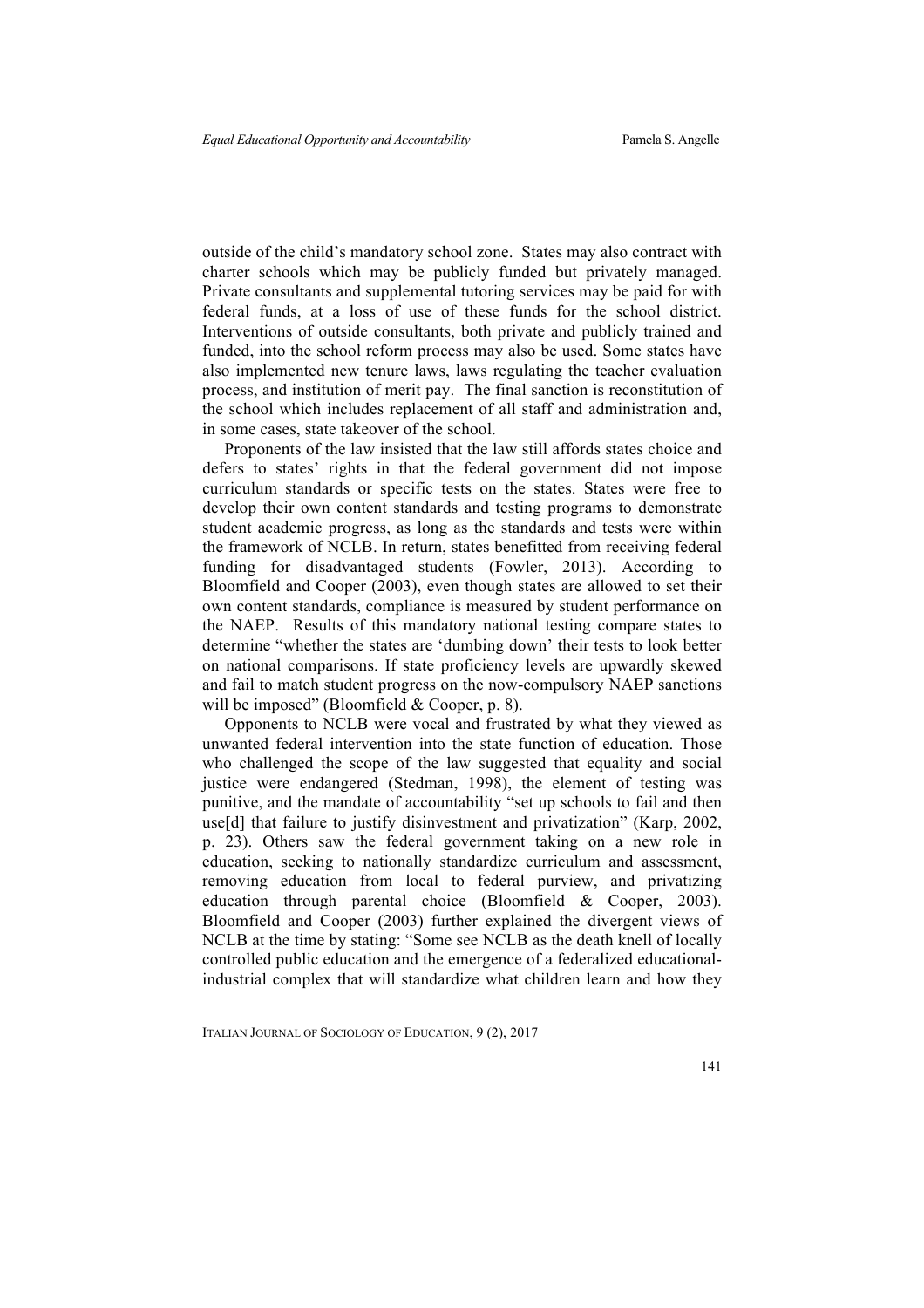learn it, what happens if they succeed and what happens if students fail, including the extensive privatization of schools. Others believe that this law is the driver for national school improvements, and thus, the salvation of a public education system that has failed recent generations of students, particularly those who are poor and/or of colour" (Bloomfield & Cooper, 2003, p. 9).

Perhaps the greatest concern of opponents to the law is the initial assumptions of the policymakers. NCLB is an educational policy framed in a system of inputs and outputs, with public accounting for the outputs. However, the difficulty in imagining education as a knowledge and skills factory is that not all students enter school on a level playing field. Not all children begin their school careers with the same foundation or abilities. Some students progress through school with disabilities, either physical, mental, or emotional. Some students are disadvantaged in that English is not their primary language. The expectation that all students must proficiently meet standards on the same tests to adequately progress to the next level each year is unrealistic, at best.

As states grew increasingly concerned regarding the likelihood that 100% of all children would score at the proficient level on state tests and as the list of failing schools in each state grew longer, hope for flexibility in the law rested with Congress. The original iteration of ESEA in 1965 called for a reauthorization of the law every five years. Since NCLB was passed during the 2001 reauthorization, the next was due in 2006. However, as of June, 2012, Congress had failed to act on the concerns of educators and reauthorization has not been a topic of discussion. Frustrated with the lack of movement, the US Department of Education, under the leadership of President Barack Obama and Education Secretary Arne Duncan sought to address what they viewed as flaws in NCLB and the "unintended results of NCLB's strictest requirements" which are "hindering further school reforms and innovations" (US Department of Education, 2012). Under this flexibility agreement, states may request waivers from the requirements of NCLB in exchange for rigorous reform at the state level to address teacher quality and narrowing the achievement gap for all subgroups of children. While affirming that the goals of NCLB were correct and that effective teaching was essential to student achievement, Obama noted that lowering curriculum standards and teaching to a standardized test was not the path to reaching these goals. Therefore, accountability from the states remained paramount since states must continue to demonstrate school reform in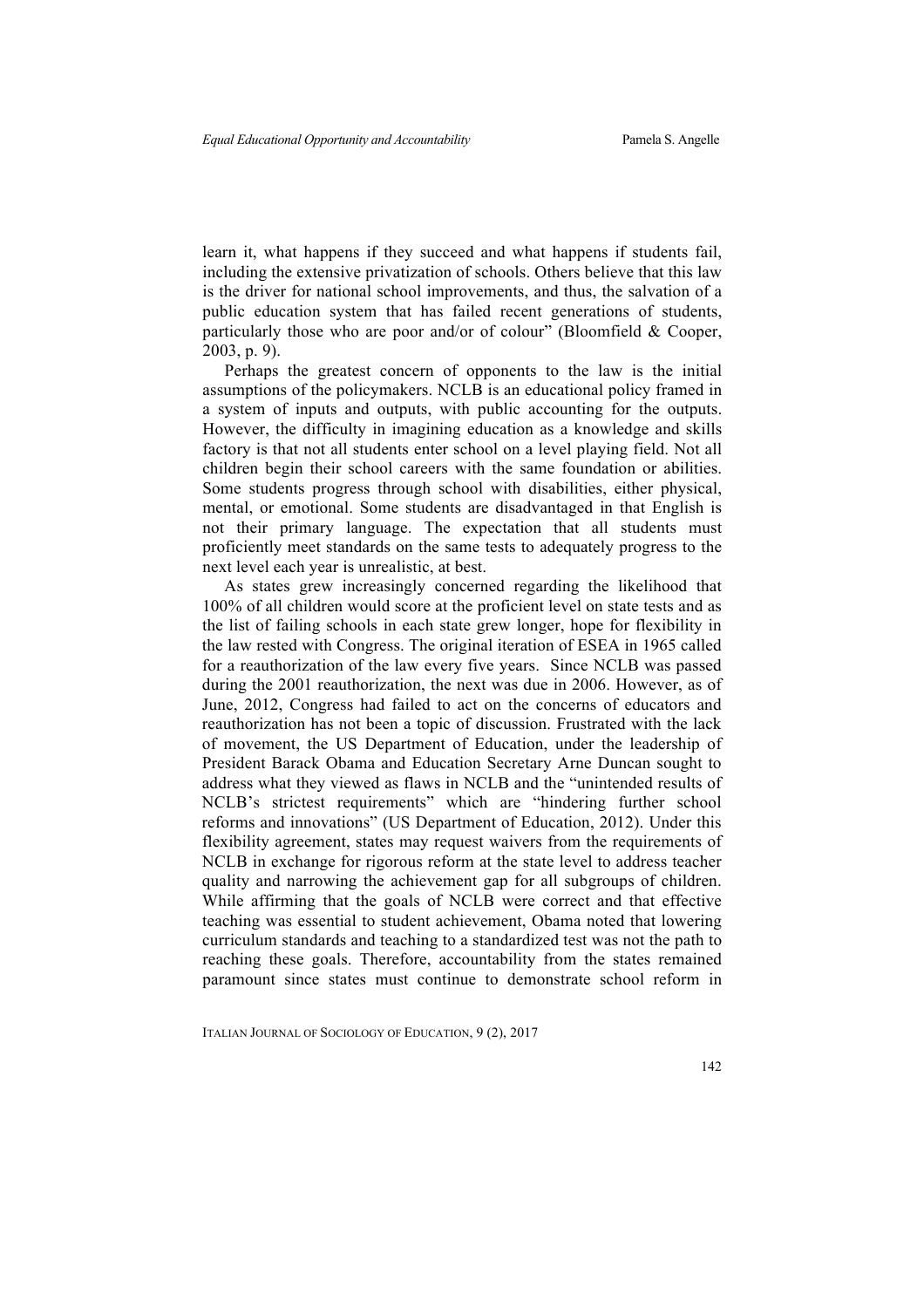increasing teacher quality and student achievement. States who are unable to demonstrate this accountability will be held to the original NCLB requirements and face sanctions if these requirements are not met. In announcing this new educational policy, the President tied this policy to the economic needs of the country and the ability of the US to compete globally. President Obama noted that: "We're in the midst of an ongoing enormous economic challenge. And I spend a lot of my time thinking immediately about how we can put folks back to work and how we can stabilize the world financial markets. And those things are all important. But the economic challenges we face now are economic challenges that have been building for decades now, and the most important thing we can do is to make sure that our kids are prepared for this new economy. That's the single-most important thing we can do. So even as we focus on the near term and what we've got to do to put folks back to work, we've got to be thinking a little bit ahead and start making the tough decisions now to make sure that our schools are working the way they need to work" (The White House, 2011).

#### *Market Forces*

Market forces gained standing with the implementation of NCLB policies for chronically low performing schools. The individual right to choose, following the public notice of failing schools as part of NCLB accountability, was the impetus for an increased focus on market forces in education. The call to provide educational opportunity for all children, not only children of colour and children of poverty, rose in prominence and, as a result, parental choice has become a factor in educational policy. The thought behind this policy was that parents who choose the school their child will attend are more likely to actively participate in their child's education and in support of the school. Schools that lose students, and thus funding, are more likely to address the challenges they face, working more diligently for school reform. The historical practice of neighbourhood zoned areas, which in most cases means segregated school populations, has given way to policies which focus on drawing from the larger pool of diverse students throughout the school district. Market force influences have taken many paths in allowing choice for parents. Minority to majority transfer in public schools, while originally intended to address school segregation, offers parental choice, with transportation costs to the chosen school at the expense of the school system. Magnet schools were also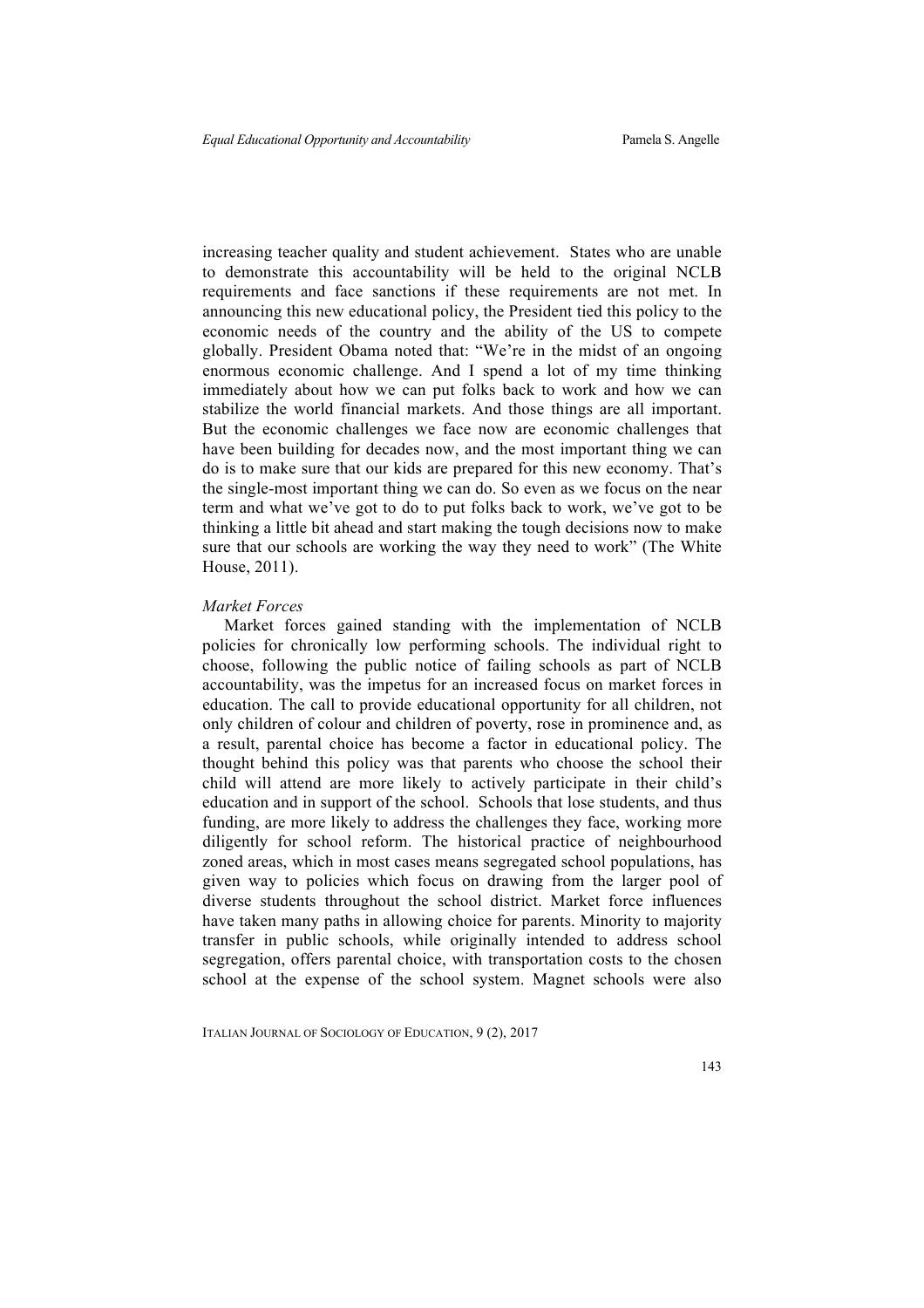originally designed to offset school segregation but parents have employed magnet school options as a way to provide specialized curriculum options to their children. Some parents have also opted to homeschool their children. Homeschooling, prior to 1980, was chosen for academic reasons such as advanced education for gifted and talented children or for children with particular difficulties in school. However, beginning in the 1990s, many parents who homeschooled were Christian fundamentalists upset with secular concerns and lack of morality in schools. They chose to remove their children from regular public schools to school them at home so that the values of family and church could be foremost in their child's education (Urban & Wagoner, 2004). The predominant avenues of school choice are vouchers and charter schools, two parental choice options which have most recently become the centrepiece of national education policy.

#### *Vouchers*

In the United States, free and public education, is guaranteed to all children. However, students must attend the public school in the geographical zone established for them by the local government. These zones are based on where students live. Therefore, racially segregated neighbourhoods lead to racially segregated schools as well as schools with predominantly the same social class of students. Vouchers are one avenue to address the racial and class-based homogeneity of schools.

Vouchers are state aid, normally based on the average cost to educate one child, given to a family. These vouchers can be used for the child to either attend a school outside of the student's attendance zone or to use the voucher for private school tuition, in those private schools that have contracted with the state to accept voucher students. While free transportation is provided to children who attend school in their neighbourhood zone, no transportation is provided to students who accept vouchers, unless otherwise legislated by the state. Free market choice is supported through the NCLB act; however, the manner in which market choice policy is enacted at the state level is determined by the state. States have met with varied success regarding vouchers.

The District of Columbia (DC), the area in which the seat of US government is located, is not a state so the DC voucher plan was actually passed through Congressional legislation in 2004. This first federally sponsored school voucher program was known as the DC School Choice Incentive Act (H.R. 2673, 2003). This act provided scholarships, or

ITALIAN JOURNAL OF SOCIOLOGY OF EDUCATION, 9 (2), 2017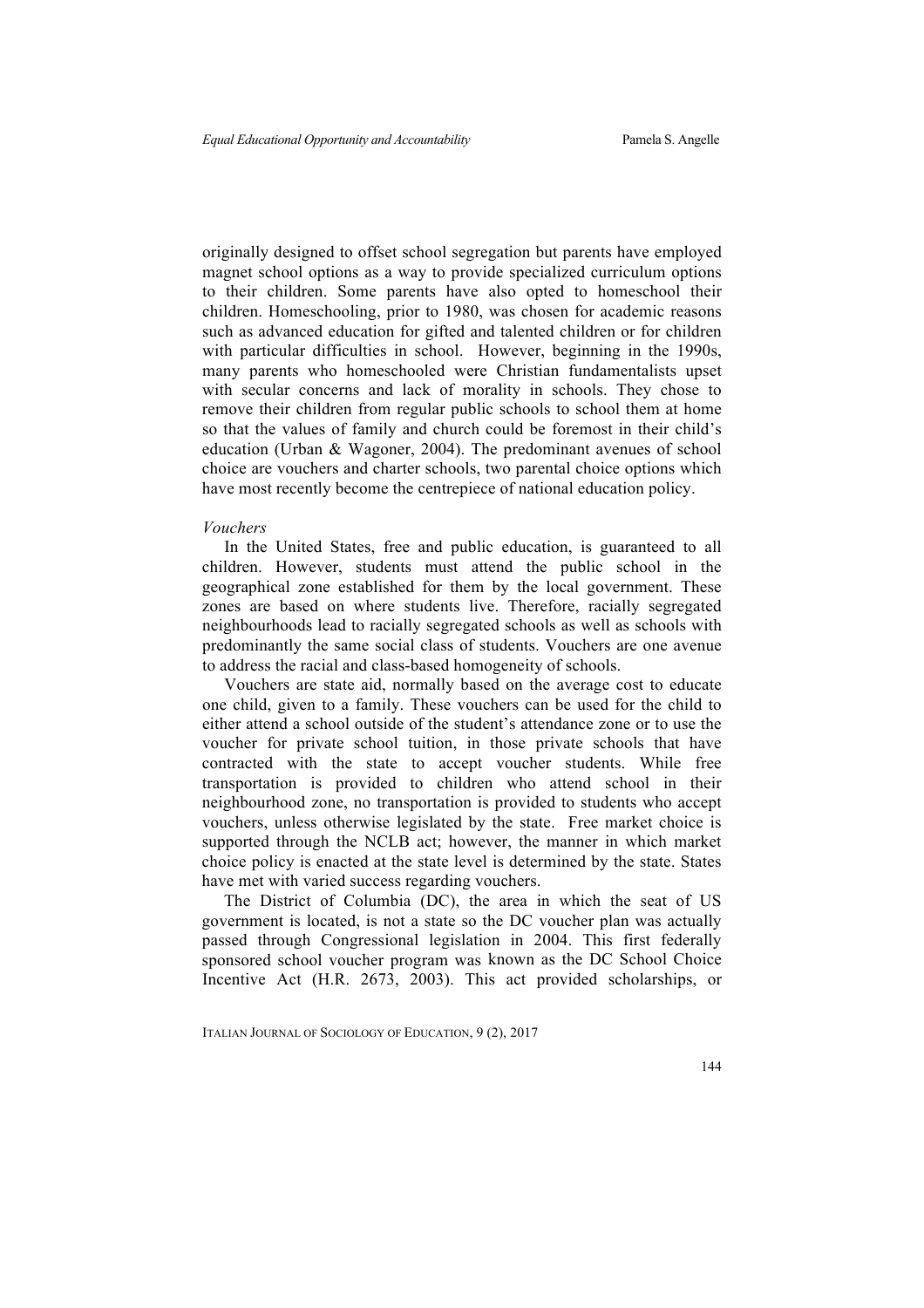vouchers, to 1800-2000 students, worth up to \$7,500 in tuition at participating private schools (Green & Winters, 2007). Congress refused to continue funding this program in 2009 but reinstated the program in 2012 when leadership in Congress changed.

In the state of Florida students who attended schools which received two failing grades in four years are offered an Opportunity Scholarship. This voucher program was eliminated in 2006 when the courts defeated the system, with a similar court ruling eliminating vouchers in Arizona. Voters in Utah defeated an attempt to institute vouchers in 2007.

Voucher systems have been more successful in Louisiana, a state where the private school system is very strong and the public school system has long faced challenges. Following the devastation from Hurricane Katrina in New Orleans, in 2008 the Louisiana legislature passed the Student Scholarships for Educational Excellence program, the state's first voucher program for kindergarten through third grade students in New Orleans, limited to families who earned 2 ½ times less than the federal poverty level and who are enrolled in or are zoned for a public school with a grade of C, D, or F. These vouchers could be used to attend the private schools of their choice, most opting for the Catholic school system in New Orleans. This voucher program was expanded statewide by the Louisiana legislature in 2012 and is offered to any child in the state under the same parameters as the 2008 New Orleans voucher program. At the time the bill was passed, 380,000 children in the state were deemed eligible for the program, though private schools had not offered that number of openings for public school children. Private schools that accept voucher students will not have to adhere to the accountability regulations of NCLB (Barrow, 2012).

As with any educational policy that shifts from the norm, voucher programs were embraced by some and criticized by others. The most vocal opponents cited the cost of sending public monies to private schools, particularly in times of scarce resources for schools. Critics of vouchers noted that allowing private schools to benefit from public school funds "amount[ed] to a redistribution of some of the tax monies" (Urban & Wagoner, 2004, p. 349). Schools with underperforming students often have scarce resources, resources that would be removed under a voucher program, further blocking any plans for improvement. Moreover, as Green and Winters (2007) note, if public schools lose "the most capable students and the most active families, [low performing] public schools will lose these catalysts for improvement and positive peer influence" (Green and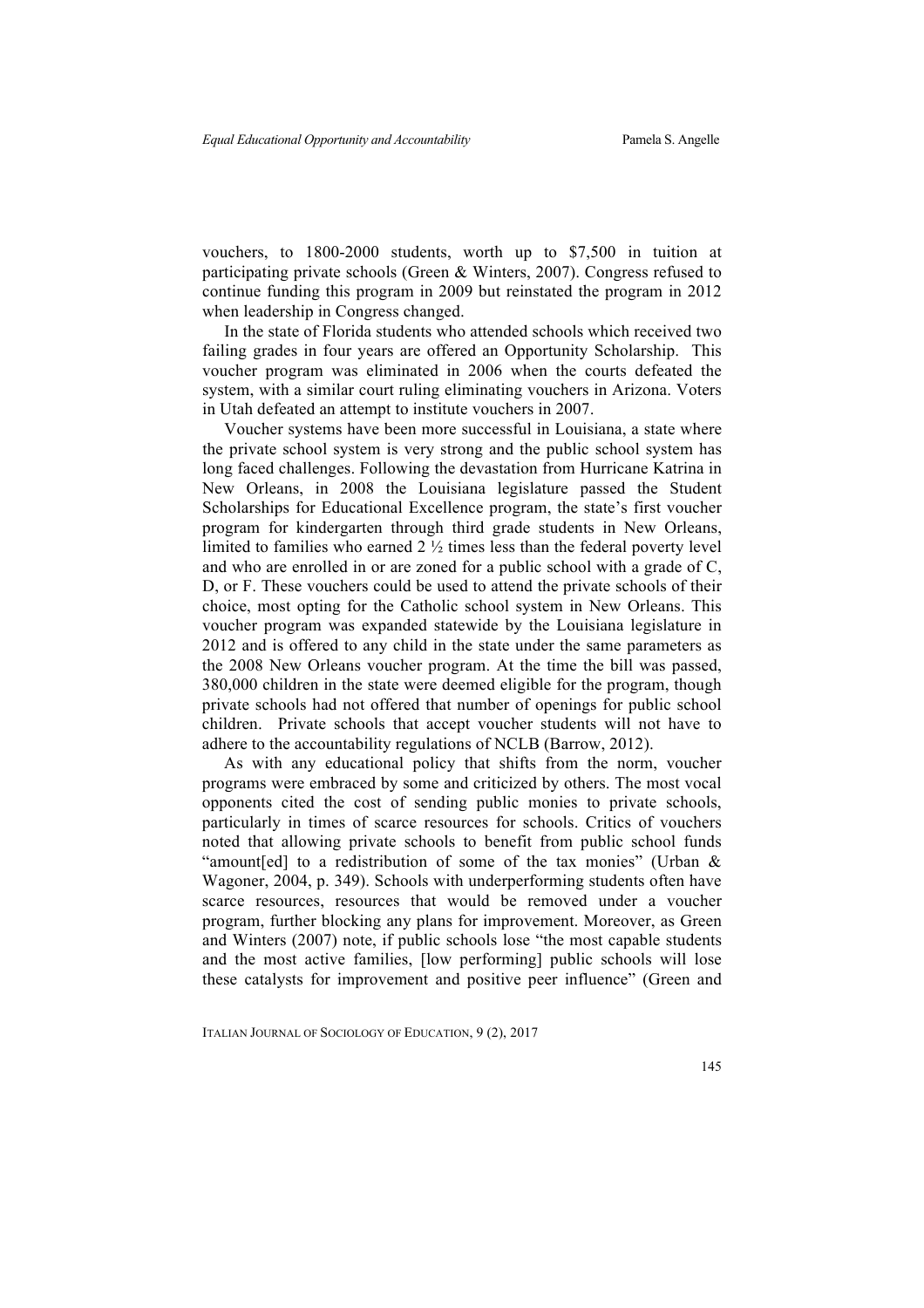Winters, 2007, p. 85). This situation would further enmesh school segregation and racial homogeneity in public schools. First amendment rights advocates also express concern over the mingling of public monies with private, often religious, education.

In addition to loss of funding and racial homogeneity, some caution that vouchers may promote a social homogeneity in schools. McCarthy (2007) warns that "If the market replaced the government as the primary regulatory mechanism for schools, then parents would have more discretion to ensure that their children's education is consistent with their personal beliefs and values. There is little doubt that social homogeneity within schools would increase under marketplace models because each school would be designed to attract those with similar backgrounds and beliefs" (McCarthy, 2007, p. 371).

On the other hand, voucher advocates note the empowering aspect of choice for poor families, a power long enjoyed by the wealthy. Moreover, low performing schools may feel pressure to improve, a pressure that was non-existent when families were forced to send children to these schools because of neighbourhood zoning. The threat of losing students to higher performing private schools may motivate schools to place more effort into cultivating parent involvement and working to promote better relationships with parents (Figlio & Hart, 2011; McCarthy, 2007). The idea of incentives to public schools to improve spoke to the supply and demand issue of this educational policy. Market driven forces may force schools to close if the supply of students, and thus funding, is depleted amidst a lack of reform.

Proponents of vouchers have also turned to research to bolster their case. McCarthy (2007) stated that families who take advantage of vouchers for their children are more satisfied with their child's education. She also notes that parents in Cleveland who sought vouchers for their children were most often better educated and more involved in their child's school life than parents who did not pursue vouchers. This finding supported the view of those who fear that vouchers are not being funnelled to disadvantaged children for whom school choice originally was designed.

Research evaluating the effectiveness of vouchers has been mixed. The Florida Tax Credit Scholarship Program was found to lead to improvements in student achievement. Moreover, performance improved before students were lost to private schools, indicating that the threat of loss motivated schools to implement school reform (Figlio & Hart, 2011). Conversely, Toch (2012) reported that the voucher system as implemented

ITALIAN JOURNAL OF SOCIOLOGY OF EDUCATION, 9 (2), 2017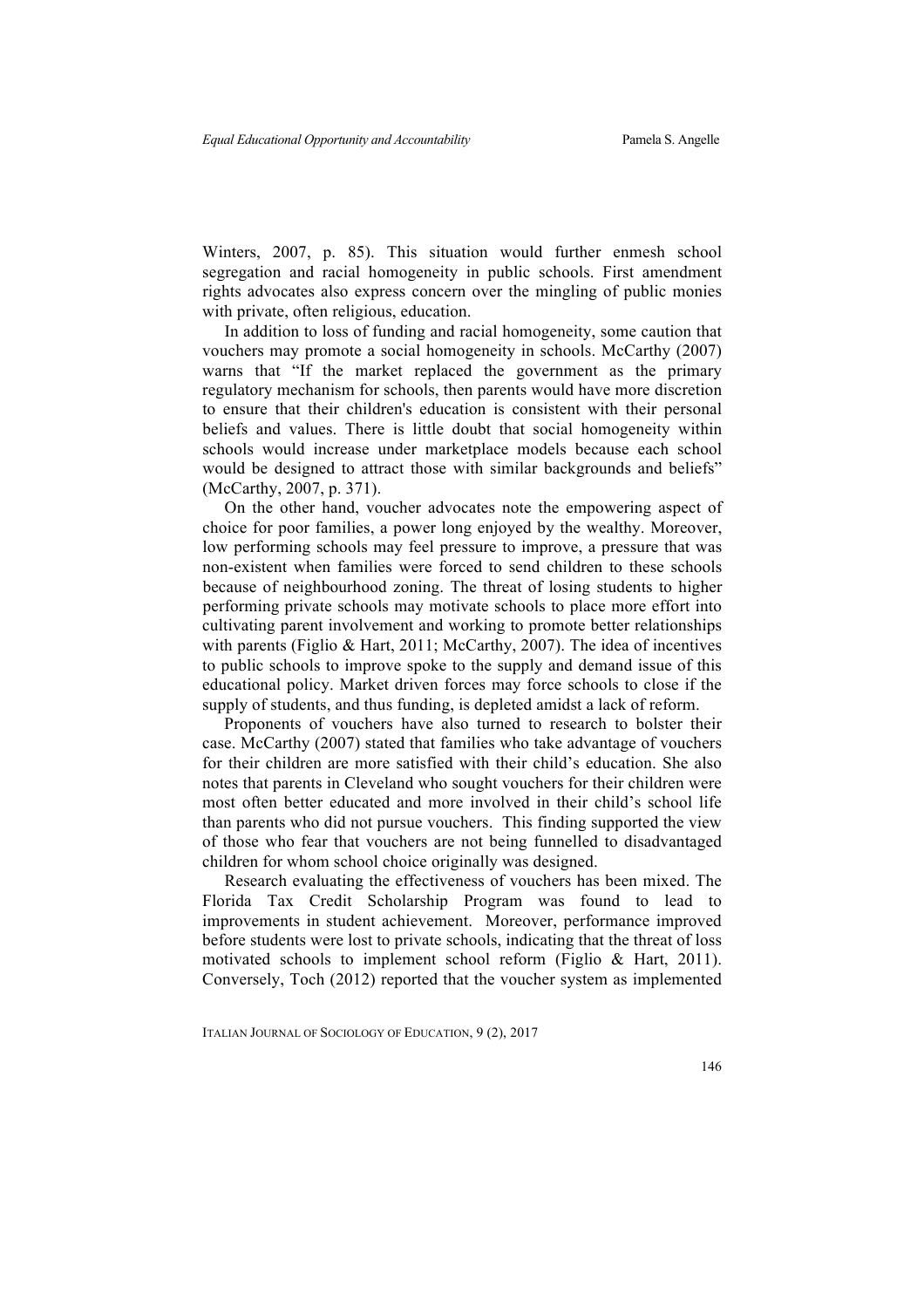in Milwaukee, Wisconsin found no significant differences in the test scores of the 21,000 students who took advantage of them and the 86,000 students who remained in the public schools. However, Toch also reported that more voucher students graduate from high school than students who stay in a traditional high school while parents of students who have used vouchers are more satisfied with their child's school than those who remain in their zoned school.

#### *Charter schools*

Under the NCLB sanctions for chronically low performing schools, charter schools are an option for parental choice. In 2009, in the midst of a struggling US economy, President Obama signed into law the American Recovery and Reinvestment Act (ARRA). In addition to energy and infrastructure, the act sought to reinvigorate the educational systems in the US. As part of ARRA, \$4.35 billion was offered to school systems through a competitive grant program called *Race to the Top*. The competitive grant was awarded to states that created "conditions for innovation and reform," achieved "significant improvement in student outcomes," turned around low performing schools, and recruited, rewarded, and retained quality teachers and principals (US Department of Education, 2009, p. 2). In the grant section describing plans for building strong statewide capacity, the Department of Education specifically discusses expansion of charter schools as one way to support improvement (US Department of Education, 2009).

Charter schools are commonly known as public private schools; that is, they offer a free public education and receive their funding from the government but they operate as a private school, free to hire their own staff, manage their own budgets, and create their own curriculum, free of the bureaucratic constraints of the school system. The charter of the school serves as its contract with the state, once approved by the state's governing body. Some charter schools contract at the local level, negotiating with the local board of education. As long as the charter school operates with fidelity to their charter, the government is not involved in their day to day operations. Cooper, Fusarelli, and Randall (2004) claim the charter concept has a "built-in accountability mechanism-either they fulfil the terms of their charter or they face sanctions and closure by the state" (p. 197). They also note that the bureaucracy that is inherent in the public school sector inhibits creativity and is slow to change, creating situations that prohibit educators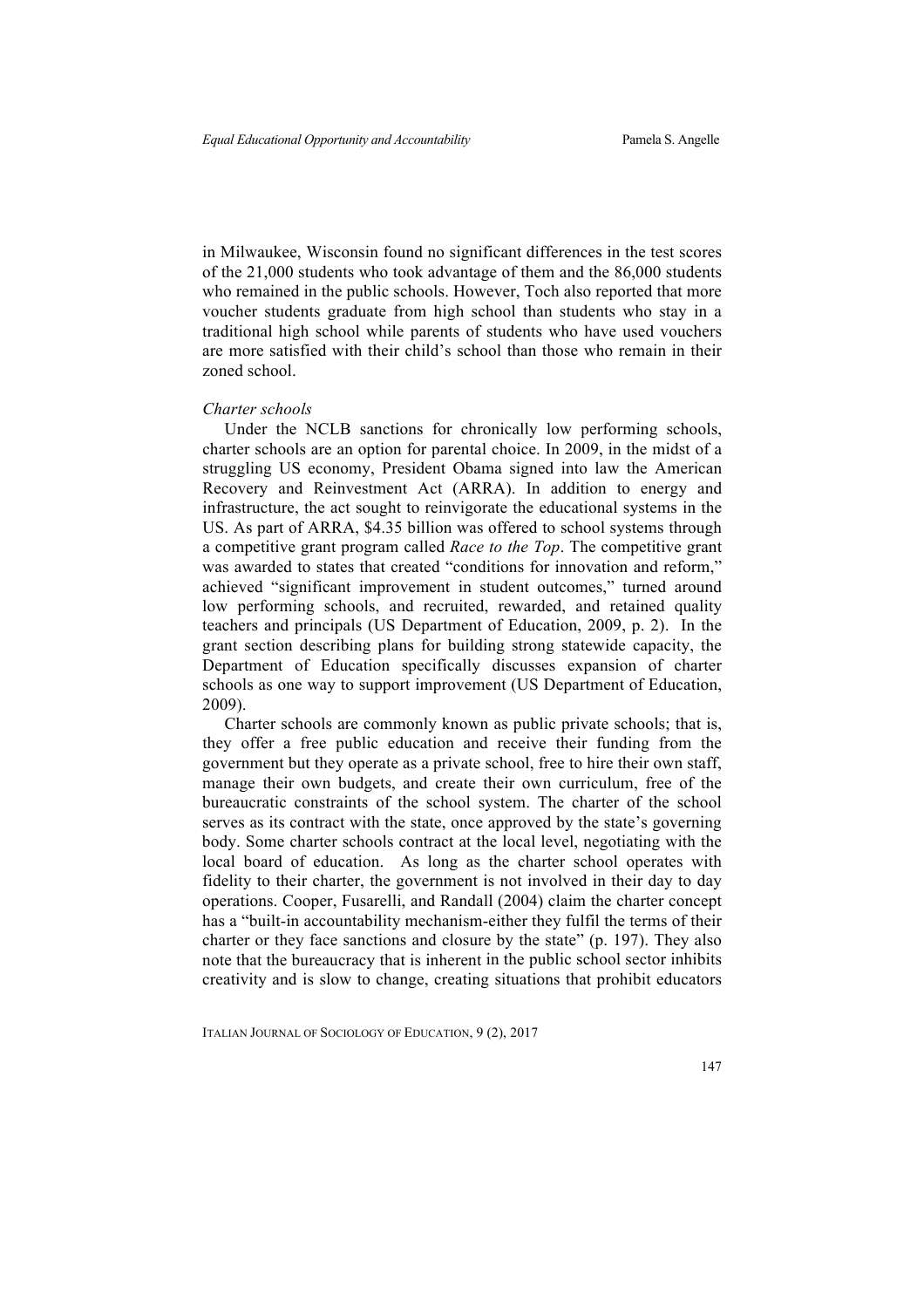from meeting the needs of children. Charter schools, by their very nature, free educators from these constraints and allow administrators and teachers to more effectively respond to parents and children (Cooper, Fusarelli, & Randall, 2004).

The lack of oversight has led to problems in the quality of charter schools as a whole, though the government agency that holds the charter maintains the right to close charter schools for poor academic performance of students. However, this rarely occurs. Grady (2012) pointed out that a "2009 study by the Centre for Education Reform found that of the 5,600 charter schools that have opened since 1992, only 2 percent have been closed for poor academic performance" (Grady, 2012, p. 530). Spring (2011) warned that the nationwide system of charter schools, such as Knowledge is Power Program (KIPP) schools and High Tech High, are "another form of nationalization of the U.S. school system along with the Race to the Top emphasis on common national standards and data collection" (Spring, 2011, p. 28).

The strongest criticism of charter schools is much like the criticism of voucher programs. Charter schools are perceived as promoting racial segregation, operating as either predominantly minority schools or largely white schools. Charter schools have expanded mainly into urban areas such as Detroit, New Orleans, New York, and Washington, DC, cities which still experience racial segregation, an issue likely to continue with the increase of charter schools. Research also suggests that charter schools fail to serve students with disabilities and few students whose first language is not English (Frankenberg, Siegel-Hawley, & Wang, 2011).

Because charter schools are publicly funded, though privately operated, accountability to governing agencies are a requirement of all charter requests. This accountability may be manifested in several ways. Fusarelli and Crawford (2001, as cited in Cooper, Fusarelli, & Randall, 2004) point out five types of charter school accountability. "(1) market-based or consumer-driven accountability (if consumers are not satisfied with the school's product, the school will close); (2) achievement-based (via meeting standards and improving test scores), (3) professional-based (placing substantial control and responsibility in the hands of teachers and administrators), (4) bureaucratic or regulatory-based (monitoring and control), and (5) political accountability" (Cooper, Fusarelli, & Randall, 2004, p. 197).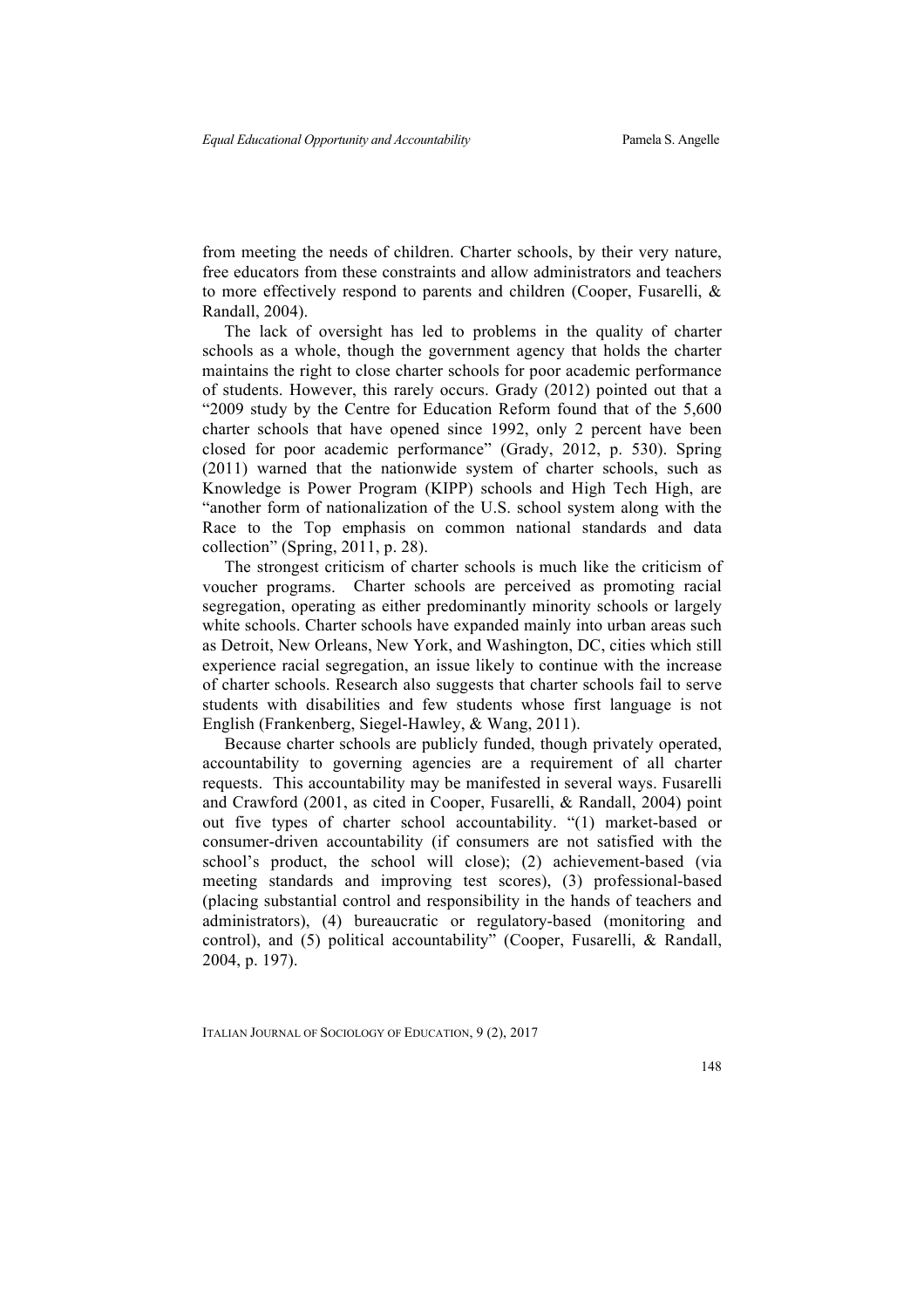#### **Every Student Succeeds Act**

The most recent reauthorization of the Elementary and Secondary Schools Act, the Every Student Succeeds Act (ESSA), was signed by President Barack Obama in 2016, with implementation targeted for the 2017-2018 school year. While still requiring standardized testing, this law gives more freedom (and responsibility) to the states to fashion their own educational policies. Measures of achievement must still include subgroup reporting. However, states now are required to measure school success with a variable of their own choosing with a measure selected by each state. Thus, while some control is returned to the states to determine how student achievement is measured within the parameters of equal educational opportunity, reporting of accountability in how they are implemented is still required.

#### **Conclusion**

This article has outlined US educational policy from post-World War II through the present day. Framed in the work of Hodgson and Spours (2006), the US education state has continually mirrored the political eras of the country. Two dominant themes are repeated as US educational policy has progressed through the years; that is, that (1) schools are viewed as places where equal educational opportunities should be provided to all; and (2) schools must be held accountable to the public who fund schools for the academic achievement of the children who are educated there.

Under a three pronged system of government, the executive branch which sets the policy agenda, the legislative branch which passes the laws, and the judicial branch which rules on the constitutionality of the laws, US educational policy is clearly a reflection of political ideology and the social and economic state of the country. School districts and schools are left to implement the policies, often with little to no funding to do so. As the values based and philosophical leanings of governing bodies go, so goes educational policy.

Immediately following WWII, the country looked to schools to prepare returning veterans for the workforce. During the call for expanded civil rights, schools became the testing ground for activism and appeals for integration. As the 1960s ended, the 1970s became a time of activism for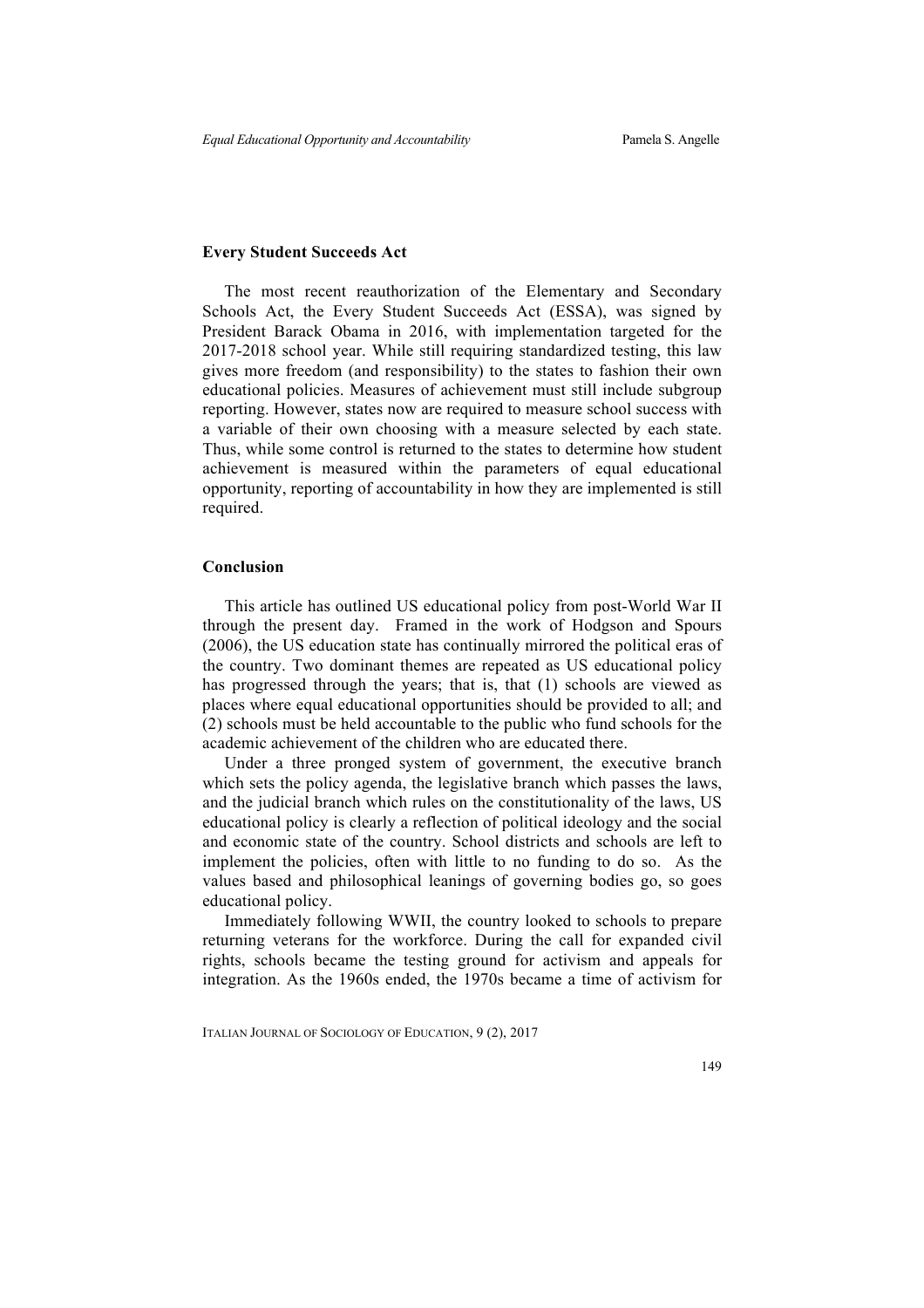schools in addressing the social and economic issues of the nation. Fowler (2013) calls this period the time of schools as "Scientific Sorting Machines" (Fowler, 2013, p. 310). Fowler states (and cites Perkinson [1991] and Ravitch [1983] in doing so) that: "leaders considered the public schools a major instrument of public policy, which the government could (and did) use to meet a broad range of social and economic needs: training future workers, identifying young people's ability levels and channeling them into the 'right' career directions, helping the United States maintain its economic and military supremacy" (Fowler, 2013, p. 310).

The nationalism associated with US supremacy in all things military, economic, and technological in the mid-twentieth century, followed by the *A Nation at Risk* report, placed pressure on schools to be 'ground zero' in fixing the nation's problems. Accountability for doing so became a priority. Presidents Reagan, G. W. H. Bush, and Clinton led the charge in educational policy agendas calling for national curriculum standards, annual testing, and identification of low performing schools. These became federal mandates under President G. W. Bush with passage of the No Child Left Behind Act, followed by a reauthorization in 2016, the Every Student Succeeds Act, signed by President Obama.

Schools have long been places where equal educational opportunity has been expected. Though not always successful, schools have worked to meet the needs of all students. Accountability mandates have hindered that work as schools struggle to implement educational policies with few resources to do so. Education has become more systematic with less teacher autonomy. School districts concentrate their concern on annual yearly progress reporting on the whole, as the individual needs of the child with a disability or the child of poverty is no longer the primary focus. By the end of the twentieth century, accountability triggered state takeover of chronically low performing schools and an increase in voucher programs and charter schools.

As the 1940s progressed into the 1990s, federal intrusion into education, an area previously reserved for state governance, and federal funding in educational programs for disadvantaged children increased. The 'greater good' became the objective for educational policy. With the turn of the century, the pendulum has swung once again, with the current Congress calling for less federal intrusion into education. Market forces highlight the individual good, allowing parents' choice in which school their child will attend. However, with the increase of policies which advocate market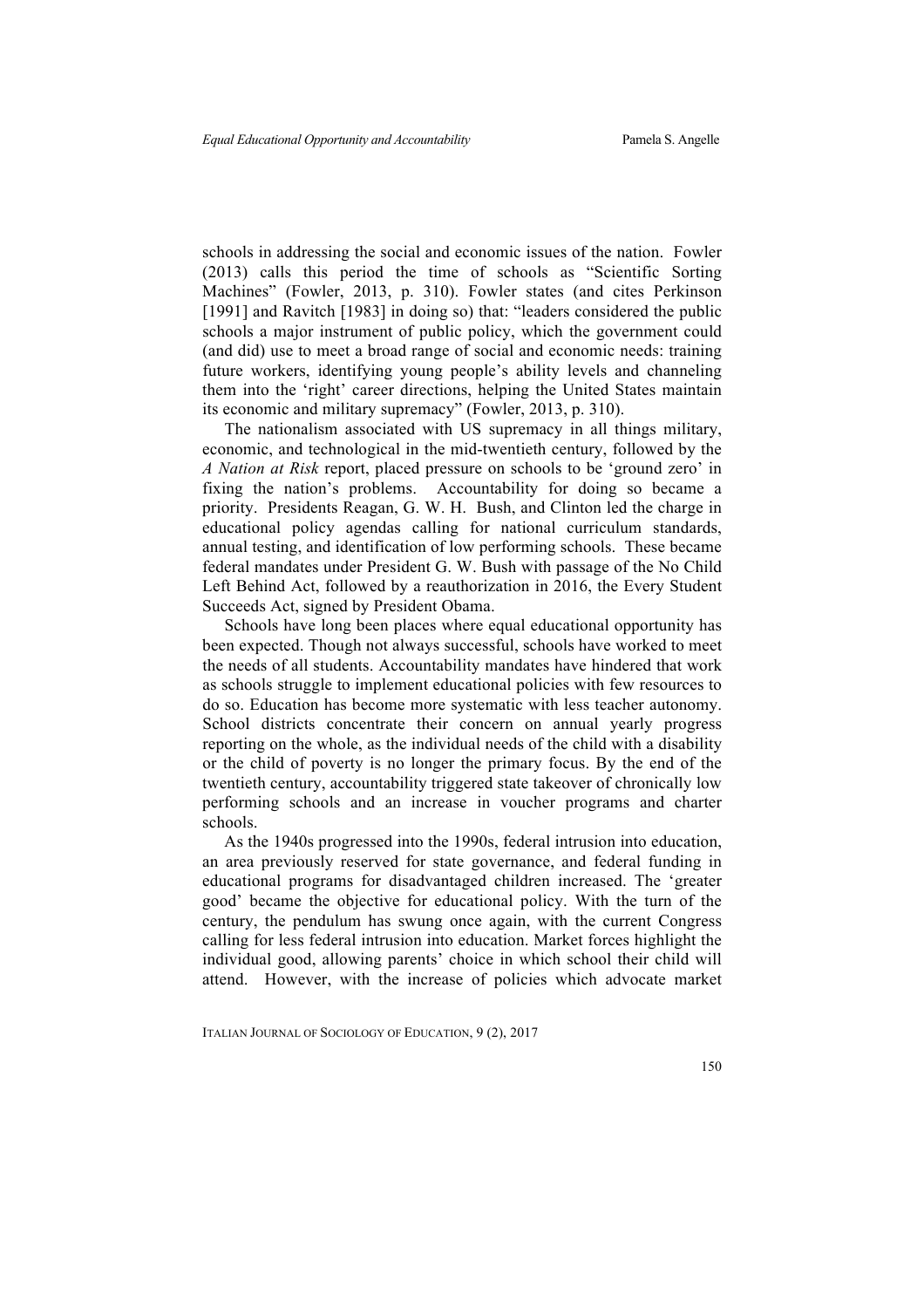forces, equal educational opportunity for all children has decreased. Accountability has remained an essential component, with accountability originating in the market choices.

Educational policy in the US continues to reflect the political and social agendas of the governing parties. The voices of the constituents of those who govern are loud and clear. Schools are turned to as the key to repairing the ills of society. The voices that are too frequently silenced are those of the educators who implement the policy and who have the knowledge and skills to understand the work of education. As the US looks ahead, policymakers and policy implementers must keep in mind the critical element to the future success of the US in an ever changing world; the American child.

#### **References**

- Altschuld, J. W., & Downhower, S. G. (1980). Issues in evaluating the implementation of Public Law 94-142. *Educational Evaluation and Policy Analysis, 2*(4), 31-38.
- Barrow, B. (2012). Louisiana Senate votes to expand vouchers, public charter schools. *Times-Picayune*. **Retrieved construction** *Times-Picayune*.

http://www.nola.com/politics/index.ssf/2012/04/louisiana\_senate\_votes\_to\_expa.html Bloomfield, D. C., & Cooper, B. S. (2003). Making sense of NCLB. *T.H.E. Journal,*

- *30*(10), 6-9.
- Burbules, N. C., Lord, B. T., & Sherman, A. L. (1982). Equity, equal opportunity, and education. *Educational Evaluation and Policy Analysis, 4(*2), 169-187.
- Coleman, J. S., Campbell, E. Q., Hobson, C. J., McPartland, J., Mood, A. M., Weinfeld, E. D., & York, R. L. (1966). *Equality of educational opportunity.* Washington, DC: U.S. Government Printing Office.
- Cooper, B. S., Fusarelli, L. D., & Randall, E. V. (2004). *Better policies, Better schools*. Boston, MA: Pearson.
- Edmonds, R. R. (1980). *Search for Effective Schools*. Paper presented at the Strategies for Urban School Improvement Workshop Series, Washington, DC.
- Figlio, D., & Hart, C.M. D. (2011). Does competition improve public schools? *Education Next, 11*(1), 74-80.

Fowler, F. C. (2013). *Policy studies for educational leaders*. Boston, MA: Pearson.

- Frankenberg, E., Siegel-Hawley, G., & Wang, J. (2011). Choice without equity: Charter school segregation. *Education Policy Analysis Archives, 19*(1), 1-92.
- Grady, D. P. (2012). Charter school revocation: a method for efficiency, accountability, and success. *Journal of Law & Education, 41*(3), 513-54.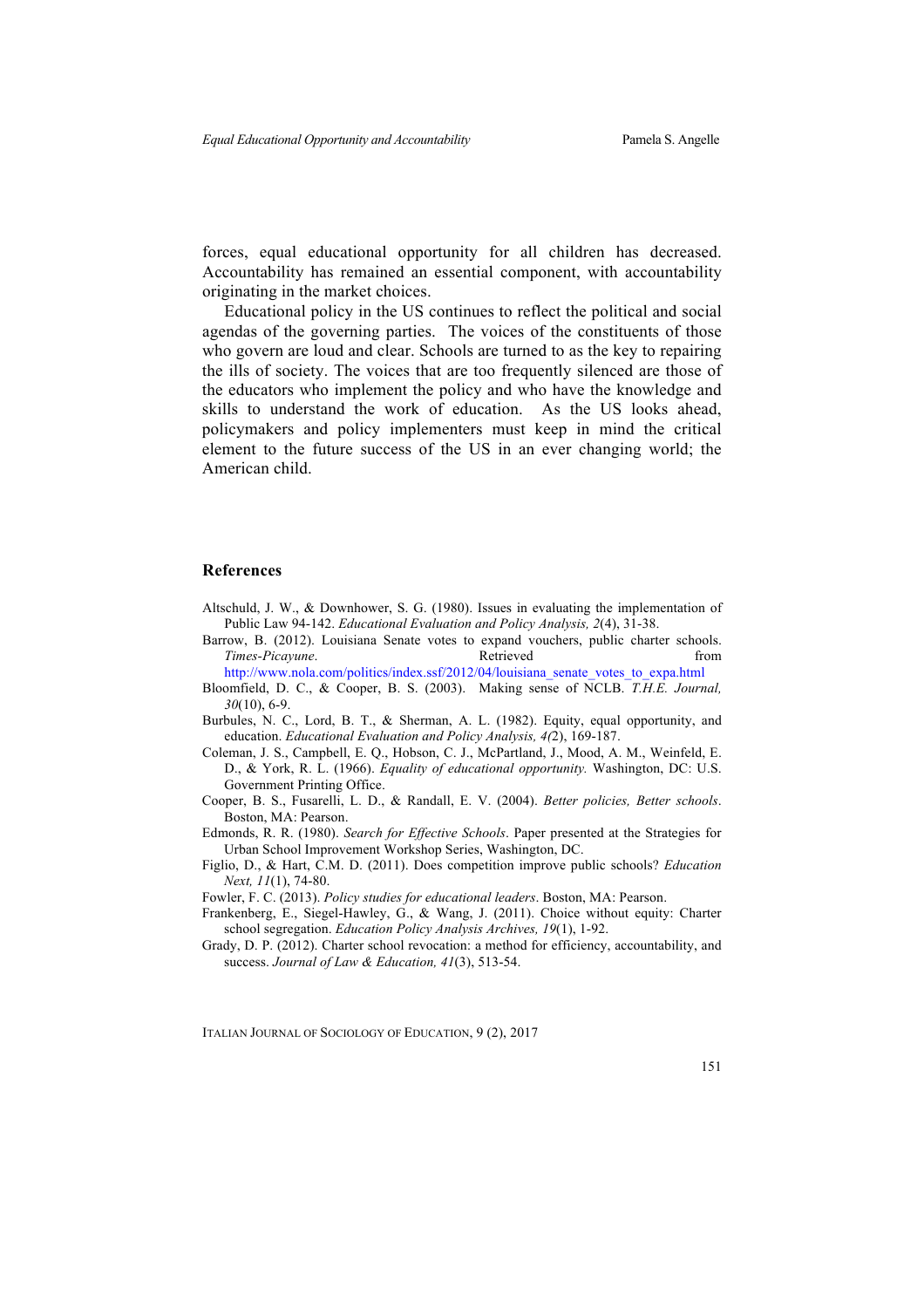- Green, J. P. & Winters, M. A. (2007). An evaluation of the effect of DC's voucher program on public school achievement and racial integration after one year. *Catholic Education, 11*(1), 83-101.
- Hodgson, A., & Spours, K. (2006). An analytical framework for policy engagement: The contested case of 14-19 reform in England. *Journal of Education Policy, 21*(6), 679-696.
- Joseph, L. B. (1977). Normative assumptions in educational policy research: The case of Jenck's Inequality. *The ANNALS of the American Academy of Political and Social Science, 434*, 101-113.
- Kantor, H., & Lowe, R. (1995). Class, race, and the emergence of federal education policy: From the New Deal to the Great Society. *Educational Researcher, 24*(3), 4-11.
- Karp, S. (2002). Let them eat tests: Bush bill opens a new era in federal education policy, *Radical Teach, 65*, 23-26.
- Kranz, H. (1962). A 20th Century Emancipation Proclamation: Presidential Power Permits Withholding of Federal Funds from Segregated Institutions. *Am. UL Rev.*, *11*, 48.
- McCarthy, M. (2007). Determining the legality of school vouchers: Are state courts the new venue? *Journal of Education Finance, 32*(3), 352-372.
- Meisels, S. J. (1985). A functional analysis of the evolution of public policy for handicapped young children. *Educational Evaluation and Policy Analysis, 7*(2), 115-126. doi: 10.3102/01623737007002115
- Mosher, E. K., Hastings, A. H., & Wagoner, Jr., J. L. (1981). Beyond the breaking point? A comparative analysis of the new activists for educational equality. *Educational Evaluation and Policy Analysis, 3*(1), 41-53. doi: 10.3102/01623737003001041
- National Commission on Excellence in Education (1983). *A Nation at Risk*: *The imperative for educational reform.* Washington, DC: U. S. Government Printing Office.
- Neuman, S. B. (2003). From rhetoric to reality: The case for high quality compensatory prekindergarten programs. *Phi Delta Kappan, 85*(4), 286-291.
- Plessy v. Ferguson (1896). 163 U.S. 537.
- Rossell, C. H. (2000). The federal bilingual education program. *Brookings Papers on Education Policy*, No. 3, 215-243.
- Rossell, C. H. (2010). *The carrot or the stick for school desegregation policy: Magnet schools or forced busing*. Temple University Press.
- Spring, J. (2011). *The Politics of American Education*. New York: Routledge.
- Stedman, L. C. (1998). An assessment of the contemporary debate over US achievement. *Brookings Papers on Education Policy*, No. 1. 53-85.
- Strike, K. A. (1985). Is there a conflict between equity and excellence? *Educational Evaluation and Policy Analysis, 7*(4), 409-416. DOI: 10.3102/01623737007004409
- The White House. (2011). Remarks by the President on No Child Left Behind flexibility [Press release]. Retrieved from http://www.whitehouse.gov/the-pressoffice/2011/09/23/remarks-president-no-child-left-behind-flexibility
- Toch, T. (2012). Vouchers redux. *Kappan Magazine, 93*(4),68-69.
- Urban, W. J., & Wagoner, Jr., J. L. (2004). *American Education. A History* (3rd Ed.). Boston, MA: McGraw-Hill.U.S. Const. Amend. X.
- Warren, C. J. E. (1954). Brown v. board of education. *United States Reports*, *347*(1954), 483.